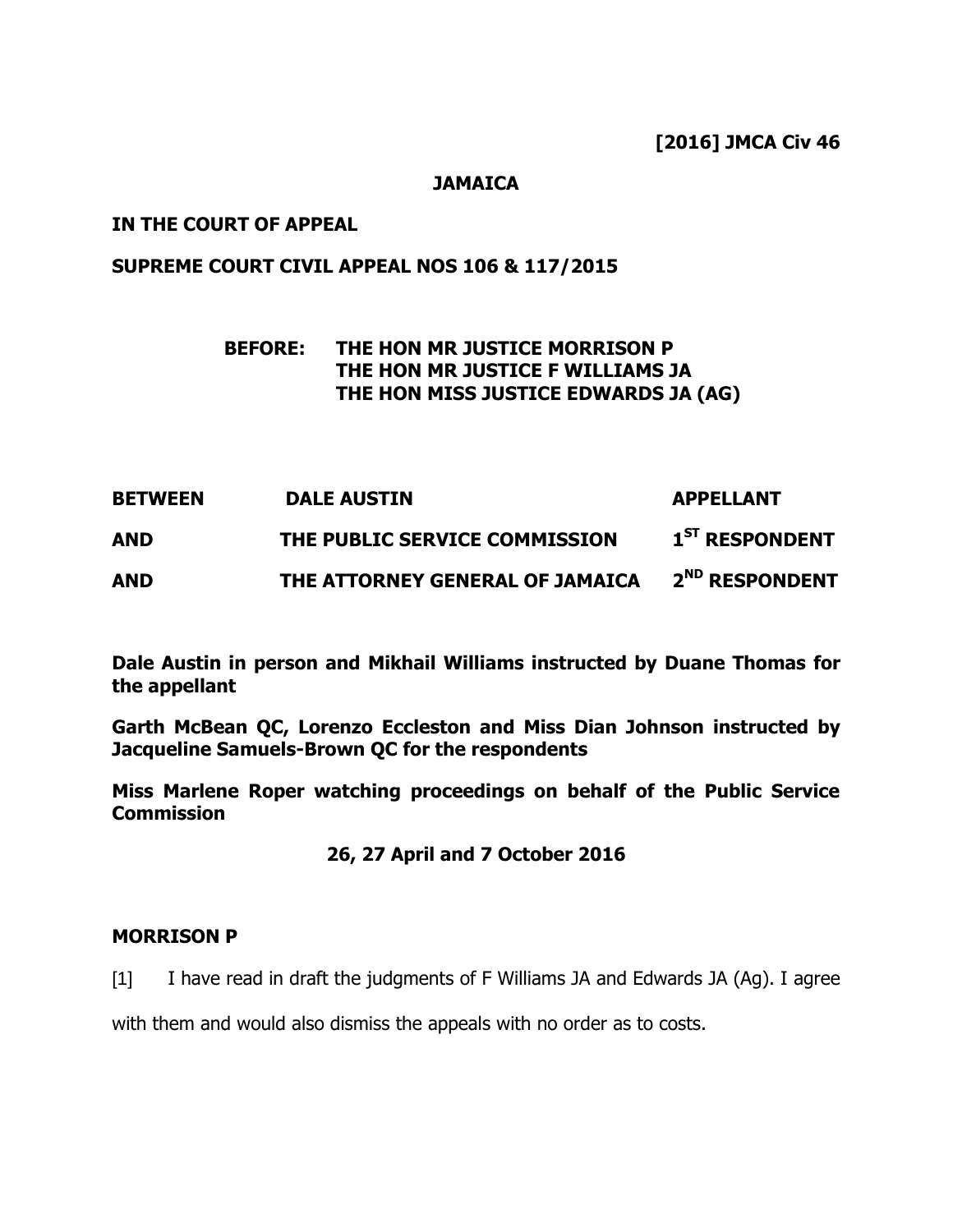#### **F WILLIAMS JA**

#### **Background**

[2] These matters have come before the court as interlocutory appeals from the orders of two judges of the Supreme Court. In a nutshell, the overarching position of the appellant in these appeals is that the learned judges in the court below erred, in that they misunderstood the true principles of law and the relevant evidence before them and failed to exercise their discretion judicially.

[3] By these appeals, the appellant has sought to challenge the judges' rulings on matters as diverse as an application to strike out a defence; the variation of an order awarding costs and an application as to whether two claims ought to have been separated or allowed to remain together.

[4] For a full appreciation of the issues involved in these matters and to see the way to their resolution, it is best to begin the journey by traversing the route that the matters have taken since their commencement.

### **Start of proceedings in the court below**

[5] The appellant on 15 March 2012, filed a fixed date claim form (which was further amended and re-filed on 27 November 2014), seeking leave to apply for judicial review and constitutional relief. He is challenging the decision of the Public Service Commission (PSC) to remove him from public office, which decision was communicated in a letter dated 5 March 2012.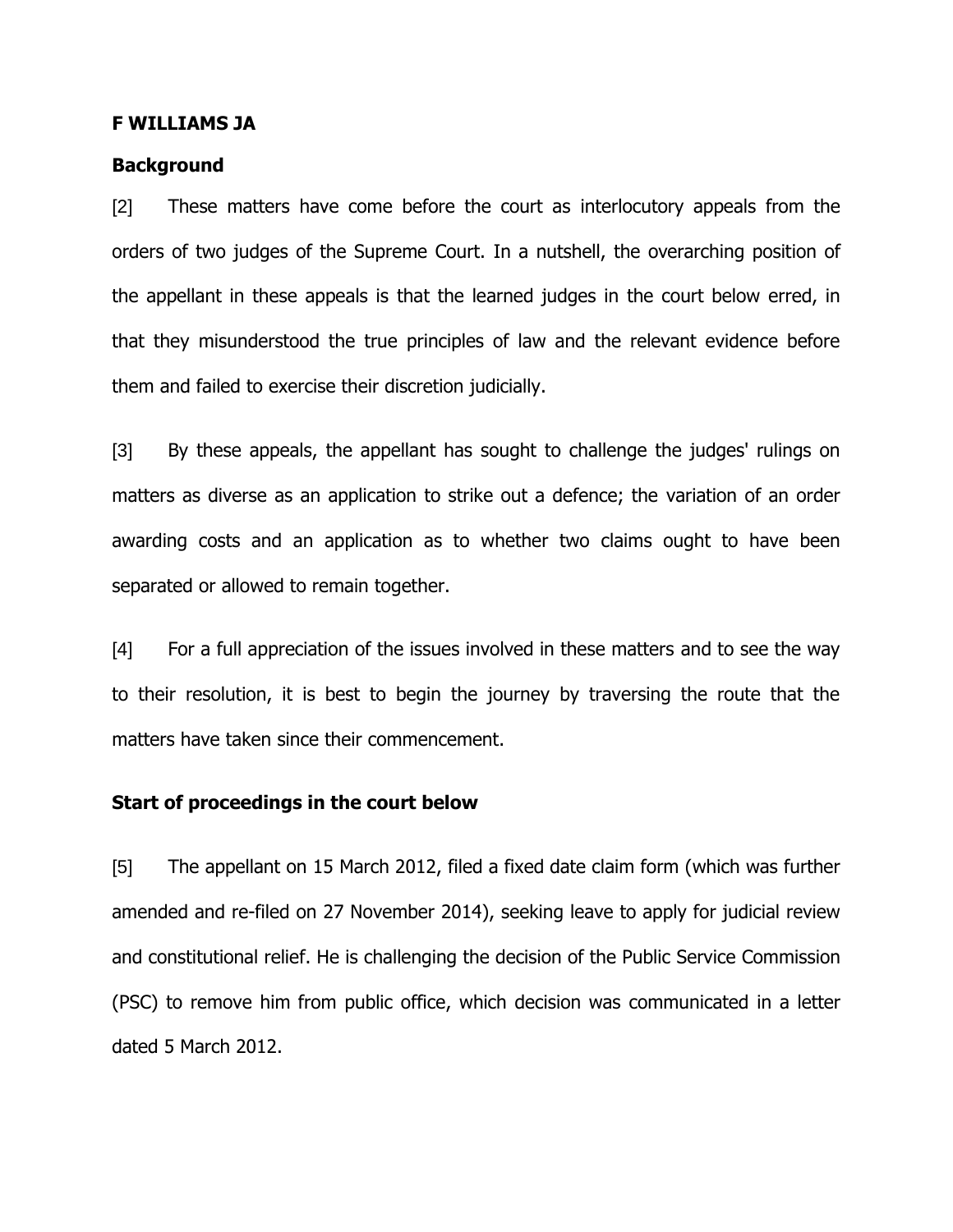[6] On 16 March 2012, he was granted leave to apply for judicial review and the court also ordered a stay of the implementation of the PSC"s decision.

[7] By affidavit filed and served on 17 January 2014, the appellant made a further claim for damages for defamation and breach of confidence arising from the publication of certain statements alleged by the appellant to be defamatory of him, contained in a report dated 16 February 2012. On 19 December 2014, the appellant filed and served on the respondents a further affidavit, particularizing the claims in defamation and breach of confidence.

[8] However, the respondents failed to file a defence or affidavit in response to these two affidavits filed by the appellant and served on them.

[9] On 8 April 2015, the appellant"s fixed date claim form came up for hearing before the Full Court. On the application of the respondents, the court granted an adjournment and ordered, *inter alia*, that the appellant was to file further particulars of the damages claimed on or before 15 June 2015 and that the respondents were to file a defence on or before 6 July 2015.

[10] On 15 June 2015, the appellant filed further particulars of his claim in accordance with the order of the Full Court. However, no affidavit in response or defence was filed by the respondents within the time ordered by the Full Court. On 8 September 2015, the appellant filed and served a notice of application (amended and re-filed on 22 September 2015 and further amended on 12 October 2015) seeking: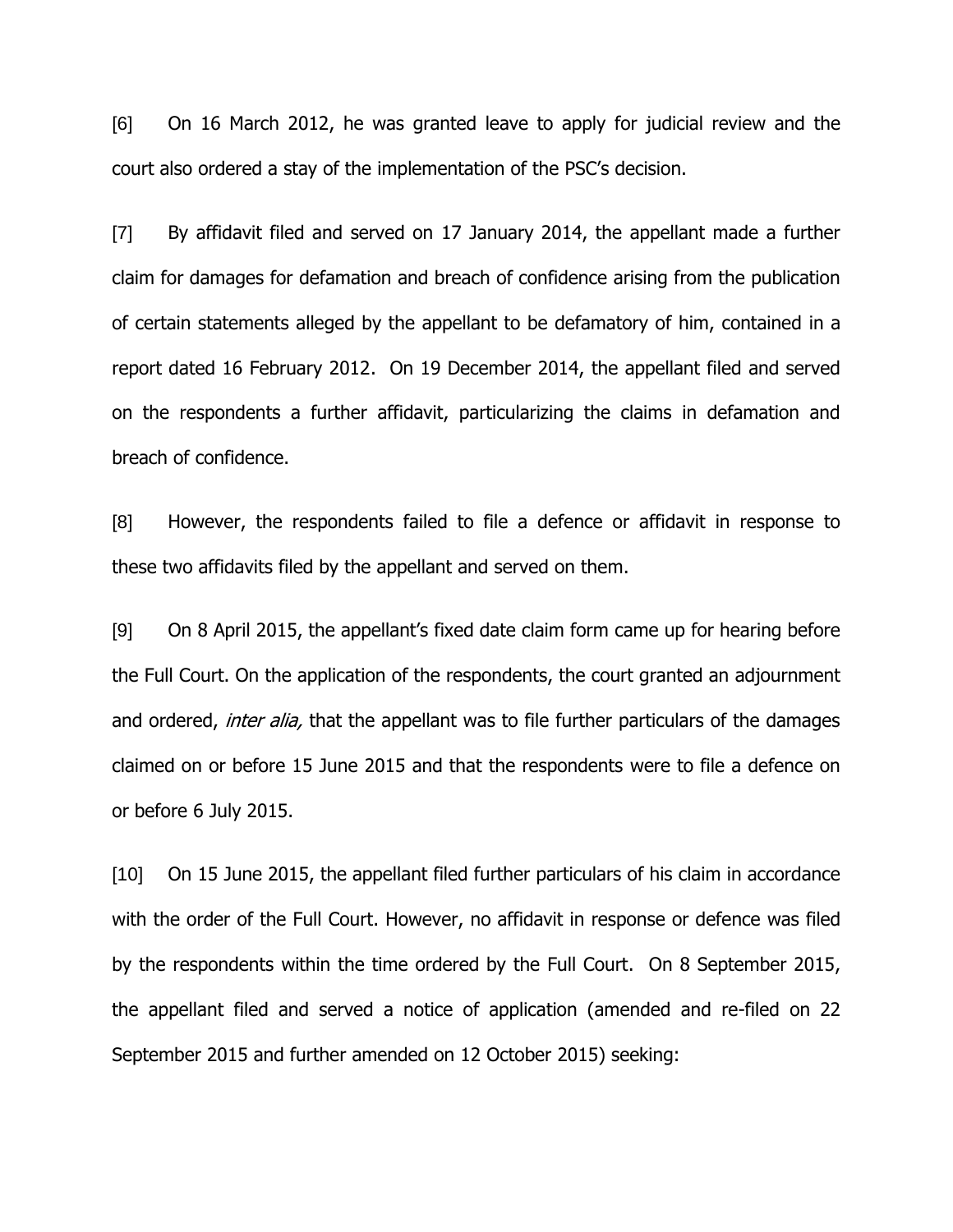- (i) to have the issues in the claim dealt with summarily at the next court hearing;
- (ii) to limit the respondents' right to give evidence as a consequence of their failure to file a defence within time; and
- (iii) the entering of a default judgment in respect of the claim for defamation and breach of confidence, if that claim was separated from the claim for judicial review.

[11] On 9 September 2015 (the day after service of the above-mentioned original application), the respondents served on the appellant a notice of application, seeking an extension of time to file a defence to 21 days from the date of the hearing of that application. (That application bore the filing date of 28 July 2015.)

[12] The respondents' application for extension of time was supported by the affidavit of Lorenzo Eccleston, an attorney-at-law for the respondents, filed on 27 July 2015. No defence was exhibited to that affidavit.

[13] In response to the affidavit of Lorenzo Eccleston, the appellant filed and served an affidavit on 11 September 2015.

[14] After several adjournments of both applications, the respondents, on 21 September 2015, filed a defence. The appellant thereafter amended his notice of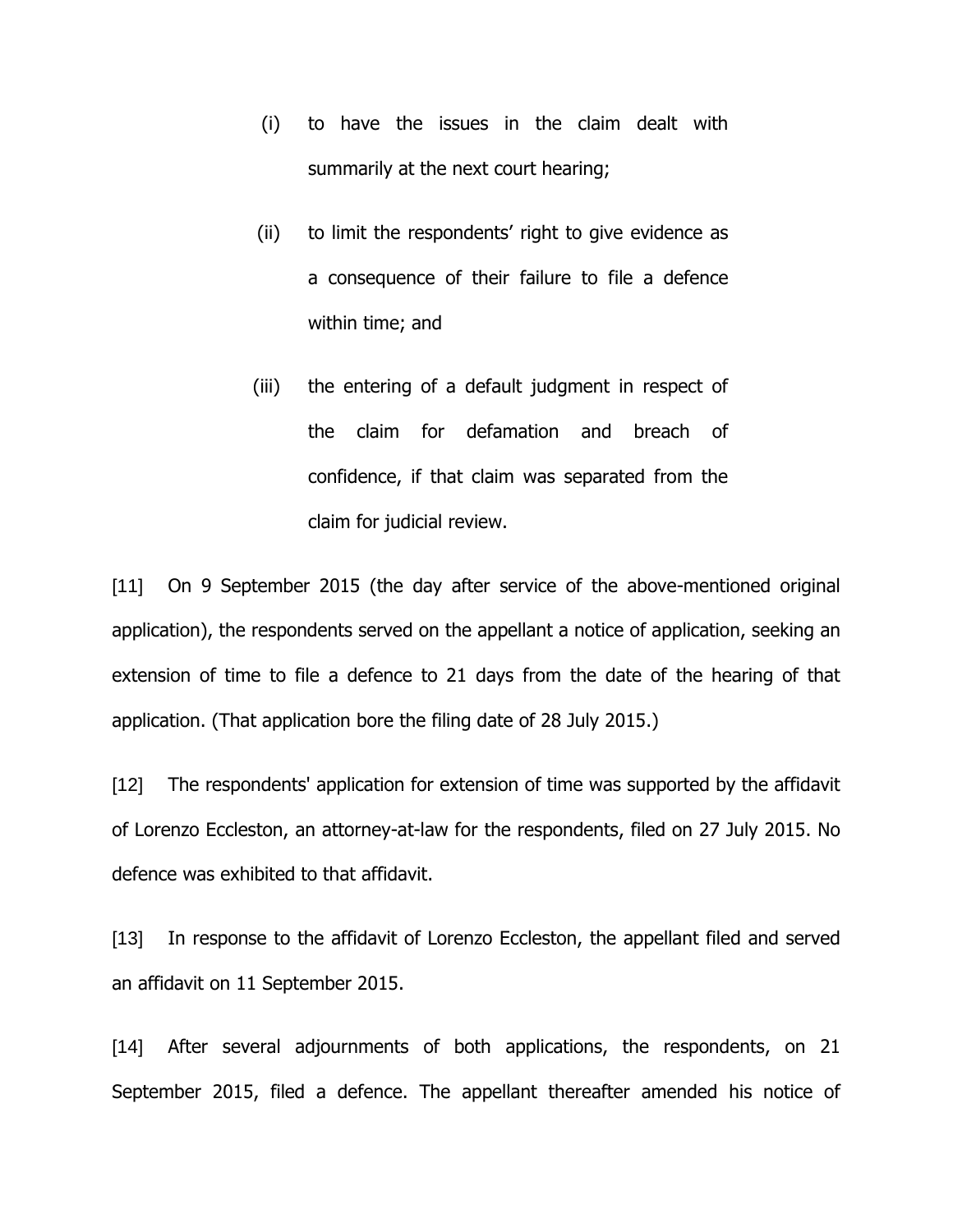application, to request that the defence and affidavit in response filed by the respondents on 21 September 2015 and 19 December 2014, respectively, be struck out.

[15] On 7 October 2015, the respondents served on the appellant a notice of application requesting that the appellant"s claim for judicial review be tried separately from the claim for defamation.

#### **The court's rulings on the applications below**

## **Applications before G Fraser J (Ag)**

[16] On 13, 21 and 22 October 2015, these applications were heard together by G Fraser J (Ag) (as she then was) and submissions made on behalf of the parties. The decision in the matter was delivered on 23 October 2015, with the following results:

## A. Respondent's notice of application dated 9 September 2015 for extension of time

[17] With regard to the respondent"s notice of application for extension of time to file defence, the learned judge, *inter alia*, granted 10 days from the date of that order (23 October 2015) for the respondents to file their defence and granted costs of the application to the appellant to be paid within 30 days, failing which the respondents' statement of case would stand struck out. (The amendment or variation of this order in relation to costs by Lindo J later gave rise to an issue on appeal.)

#### B. Respondents' notice of application dated 7 October 2015 for separation of claims

[18] The court ordered that the claim for judicial review was to be tried separately from the private-law claim for defamation and that the costs of that application were to be costs in the claim.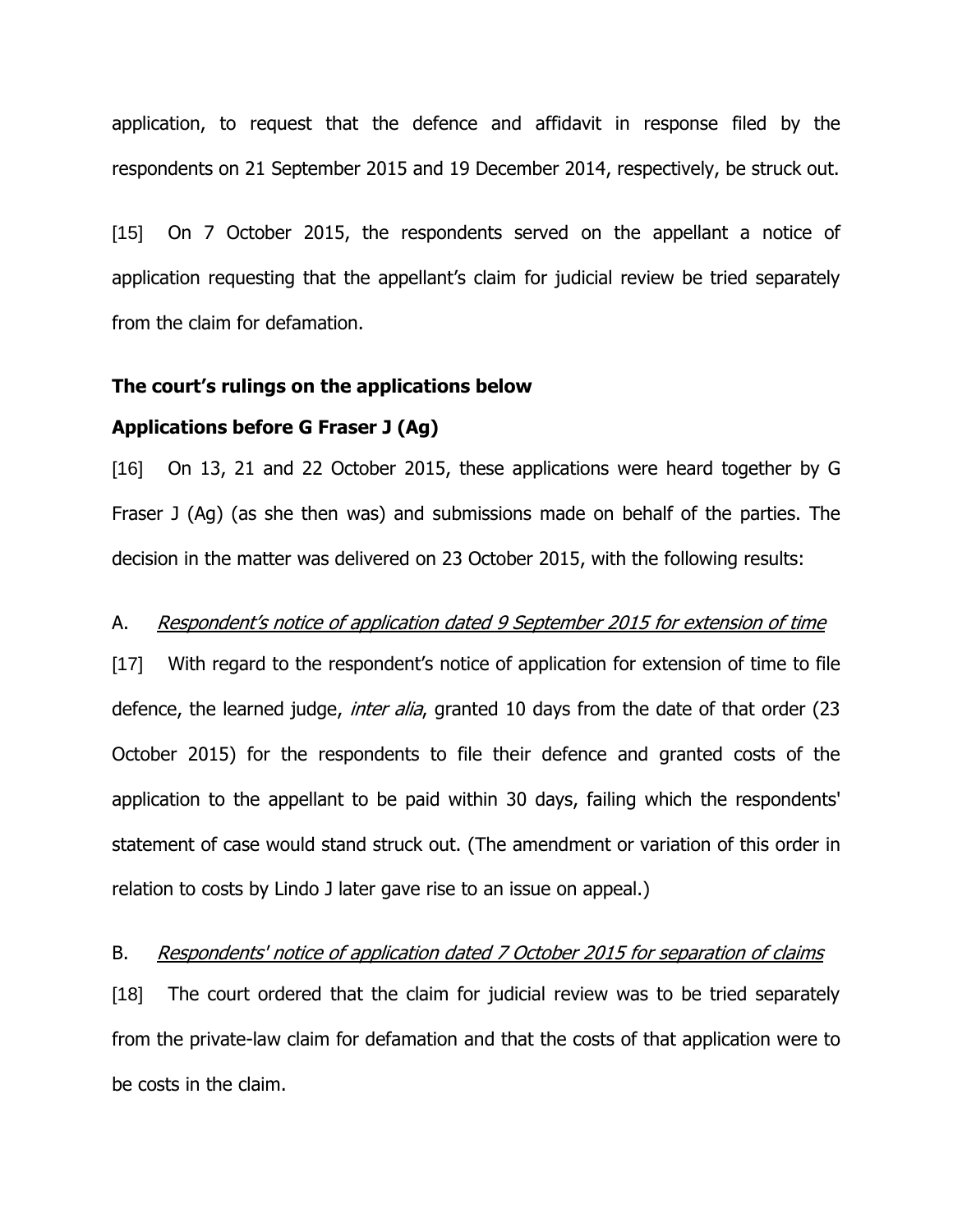# C. Appellant"s notice of application dated 12 October 2015 for claim to be dealt with summarily

[19] The learned judge refused the application for: (i) the issues in the two claims to be disposed of summarily; (ii) the respondents' evidence to be limited and (iii) for default judgment to be entered in respect of the claim for defamation and breach of confidence in the event the court ruled (which, as it turns out, it did) that those claims were to have been separated. She also refused the appellant's application for leave to appeal.

## **Application before Lindo J**

# D. Respondents' amended notice of application dated 20 November 2015 for variation of costs order

[20] Subsequent to the making of the orders by G Fraser J, the respondents sought to vary the order for the payment of costs that had previously been made on the respondents' application for an extension of time to file the defence. On 25 November 2015, Lindo J ordered that costs were to be payable within 60 days of the registrar issuing a costs certificate in a sum to be agreed or taxed; the time for filing the notice of application was abridged and costs of the application were to be costs in the claim. The learned judge refused the appellant's application for leave to appeal that decision.

## **The appeal**

[21] The appellant applied for permission to appeal the orders of both G Fraser J and Lindo J. On 4 December 2015, this court heard and granted the appellant"s application for permission to appeal and ordered that both appeals be consolidated.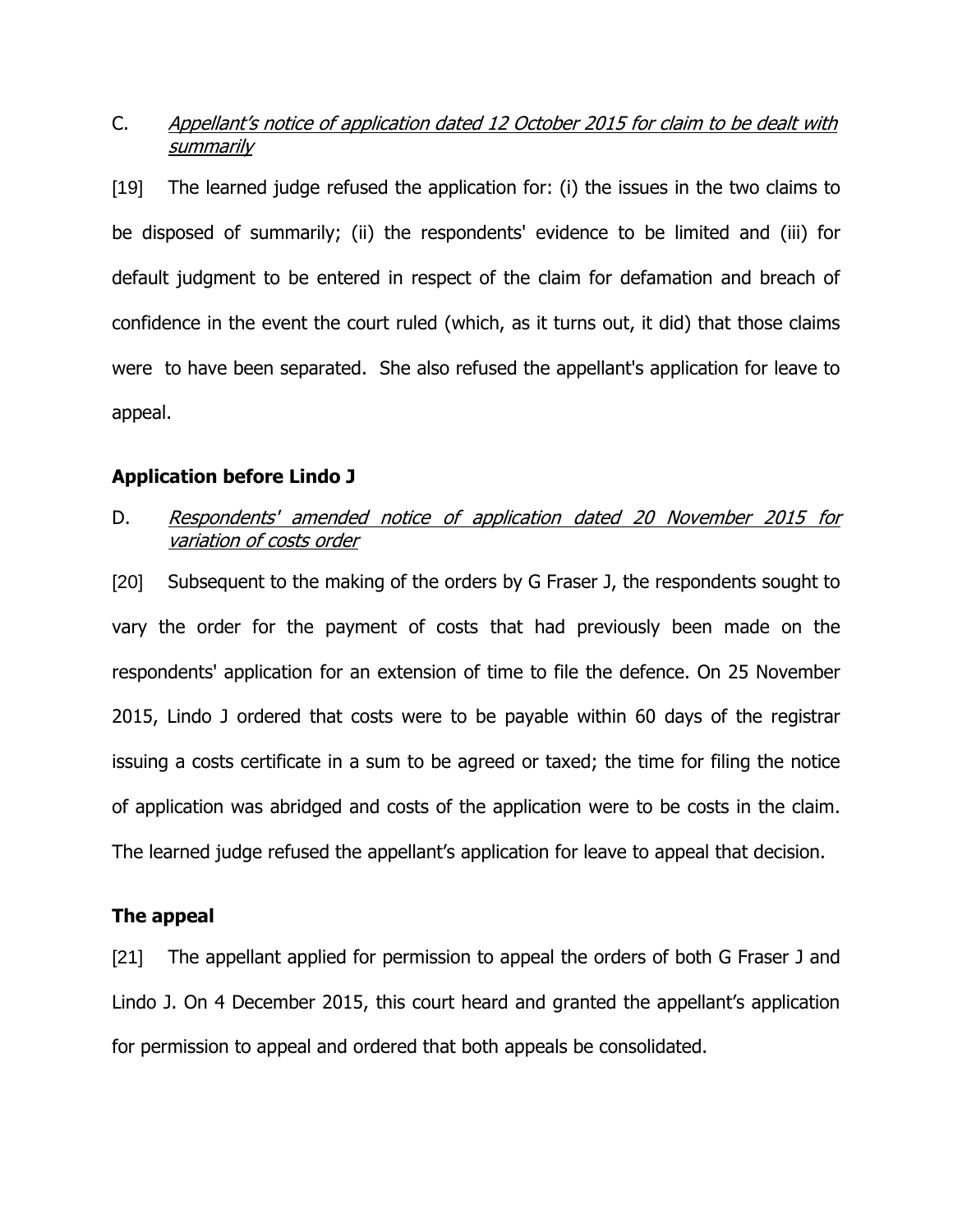# **Notice and grounds of appeal**

[22] The grounds of appeal set out in the notice and grounds of appeal filed on 28

October 2015 are as follows:

# "Ground 1

The learned Judge erred in fact and in law in determining that the time limited for the Respondents to file their Defence/Affidavit in Response did not expire on January 31, 2015 but rather on July 6, 2015.

## Ground 2

The learned Judge erred in fact and in law in finding that the Respondents were out of time by only twenty-three (23) days on the basis that their lapse in filing the statement of defence began from July 6, 2015 when the Respondents failed to file a Defence and ended on July 28, 2015 when the Respondents filed an application for extension of time.

Ground 3

The learned Judge erred in fact and in law in concluding that the Respondents had provided 'evidence' to the Court of their proposed/draft Defence.

# Ground 4

The learned Judge erroneously and injudicially exercised her discretion to grant the Respondents an extension of time (to file a Defence) by failing to consider or to sufficiently consider the merits of the Defence to determine its arguability/real prospects of its success in respect of each of the claims advanced.

# Ground 5

The learned Judge erroneously and injudicially exercised her discretion to grant the Respondents an extension of time (to file a Defence) by failing to correctly determine the length of the delay and in so doing erroneously overlooked the other elements of prejudice that were unique and germane in the instant circumstances.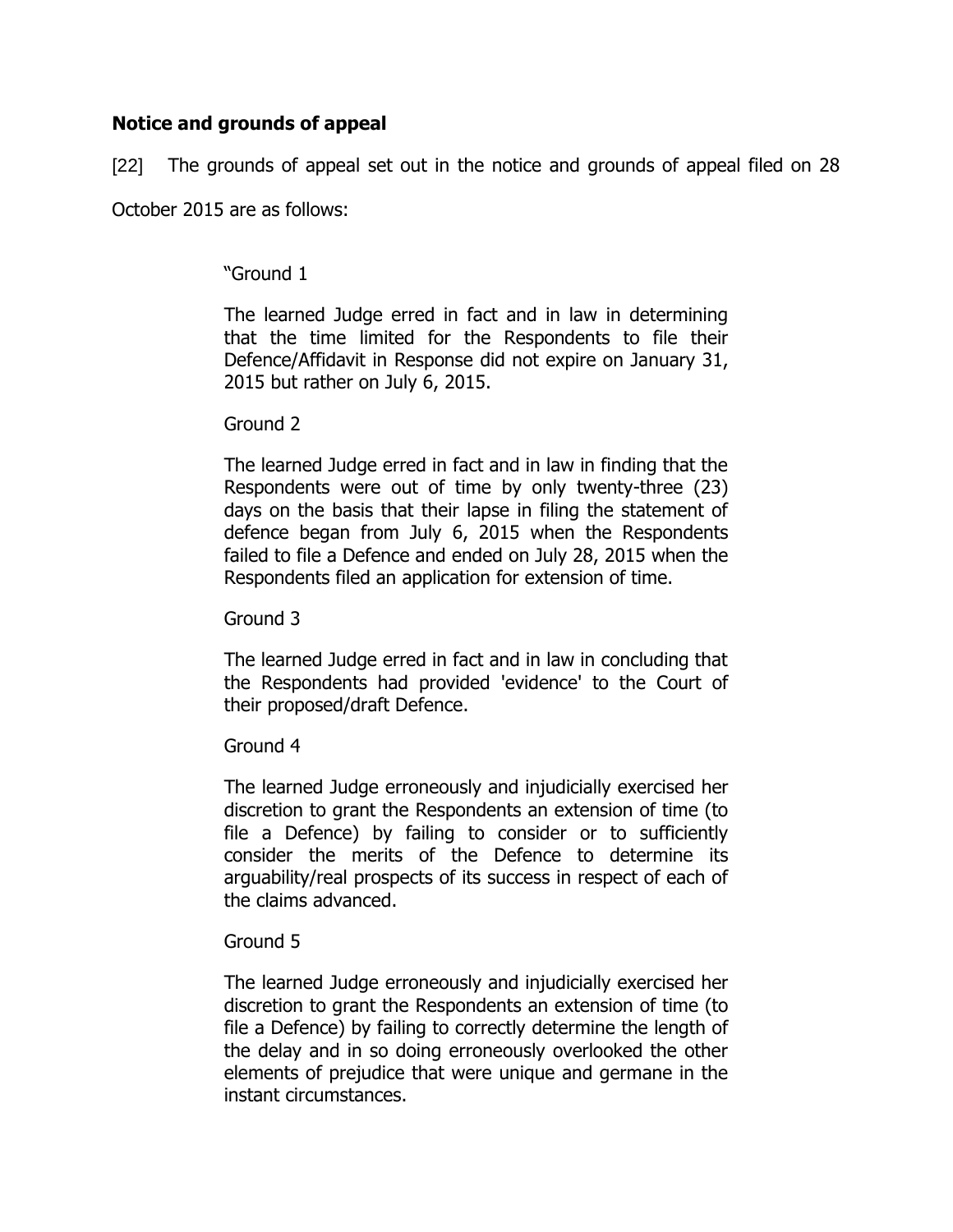# Ground 6

The learned Judge erred in law by failing to give effect to the Claimant Mr. Austin"s fundamental constitutional right as provided by section 16(2) of the Charter of Fundamental Rights and Freedoms of the Constitution of Jamaica in not considering or not sufficiently considering the questions of whether the statement of defence ought to be struck out and whether the proceedings in the matter herein should be separated.

# Ground 7

The learned Judge erred in law and failed to exercise her discretion judicially when she failed to apply the proper test and/or consider all the relevant factors in deciding to make an order to separate the proceedings in the claim herein.

## Ground 8

Having made an order to separate the proceedings by disaggregating the claim for Defamation, the learned Judge erred in law by concluding that she could not grant the Claimant leave to enter Default Judgment in respect of the Defamation claim on the basis that the disaggregated claim was still a Fixed Date claim.

# Ground 9

The learned Judge erroneously and injudicially exercised her discretion by failing to properly consider and apply Rule 26.3(1) of the Civil Procedure Rules 2002 and specifically whether the filed statement of Defence ought to be struck out pursuant to Rule  $26.3(1)$  (c) and/or Rule  $26.3(1)$  (d), even if the Court had properly enlarged time for the Respondents to file their Defence and for the filed Defence to stand.

# Ground 10

The learned Judge plainly erred in law in conflating and or otherwise interpreting the Claimant"s application for an order for the summary trial/treatment of the issues pursuant to Rule 27.2(8) as an application for Summary Judgment pursuant to Part 15 of the Supreme Court of Jamaica Civil Procedure Rules 2002."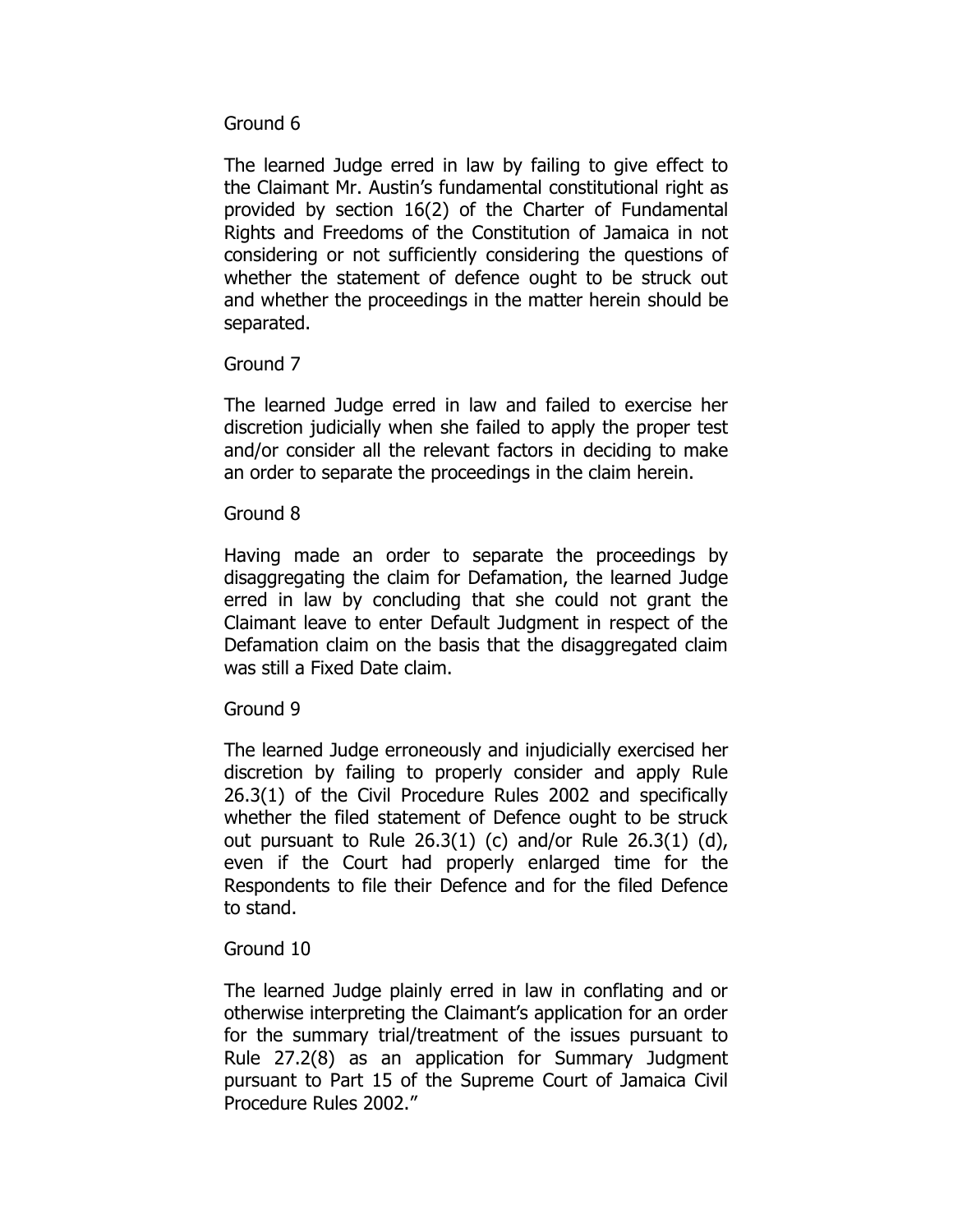[23] As indicated in the grounds of appeal, several challenges have been directed at the rulings of the learned judges. However, there are no written reasons provided by the court below to demonstrate the considerations and exercise of discretion by the learned judges. Such reasons would, of course, have been of assistance to this court.

[24] In my view however, these are the main issues that have arisen on this appeal:

- (a) whether the respondents ought to have been granted an extension of time to file their defence (grounds 1- 5);
- (b) whether the learned judge was correct not to have struck out the respondents' defence (grounds 6 & 9);
- (c) whether the learned judge erred in separating the claim for judicial review from the claim for defamation and breach of confidence (grounds 6 & 7);
- (d) whether the learned judge erred in not granting default judgment in the appellant"s claim for defamation and breach of confidence (ground 8);
- (e) whether the learned judge erred in not ordering that the issues in the claim be dealt with summarily (ground 10);
- (f) whether Lindo J erred in varying the costs order of G Fraser J.

[25] I now propose to address the first issue, which requires consideration of G Fraser J's ruling on the respondents' application for extension of time to file defence.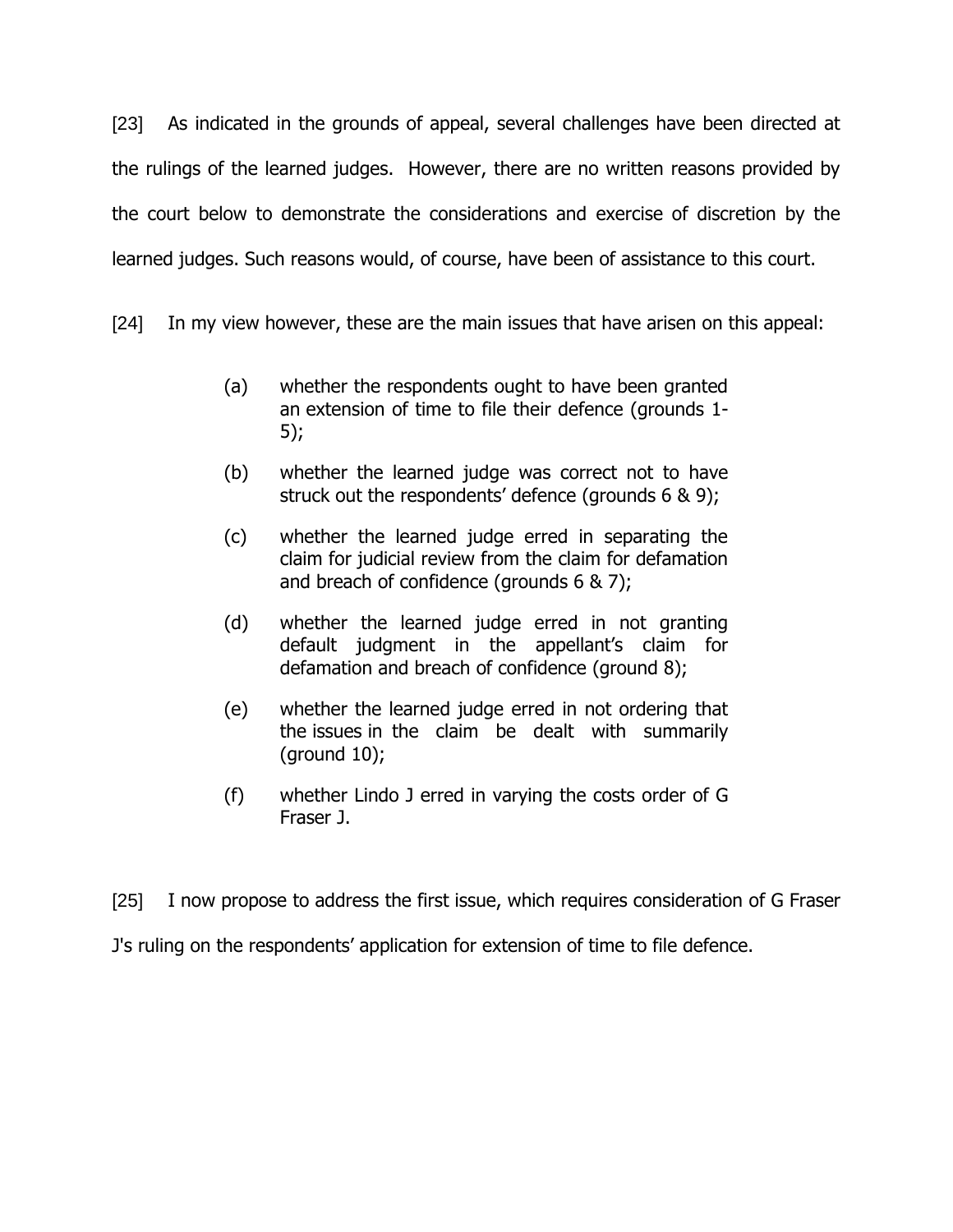## **Issue (a) whether the respondents ought to have been granted an extension of time to file the defence**

#### **Submissions for the appellant**

[26] It was argued by the appellant that the learned judge erred in her computation of the period of the respondents' delay in filing the defence. The appellant submitted that time would have begun to run from 31 January 2015, (42 days after service of the last affidavit). Consequently, the defence would have been 77 days out of time. On that basis, the appellant contended, the learned judge was incorrect to have held that there was a delay of only 23 days, which would have started to run from 6 July 2015 (the date by which the Full Court ordered that the defence should have been filed).

[27] The appellant also argued that in the light of the learned judge's finding of (as he put it) an 'insubstantial 23 days delay', she failed to address her mind to the considerations for properly exercising her discretion, such as the degree of prejudice caused to the appellant in the circumstances, the lack of merit in the respondents" defence, (which defence, it was submitted, contained what amounted to bare denials) and the unsatisfactory reasons proffered for the respondents' delay.

[28] It was also submitted that the respondents' defence was irregularly filed and was not properly before the court and that, further, in respect of the appellant"s claim for breaches of his constitutional right to privacy and family life (guaranteed by section 13(3)(j) of the Charter of Fundamental Rights and Freedoms) the defence of justification would fail, the defence having no reasonable prospect of success, as the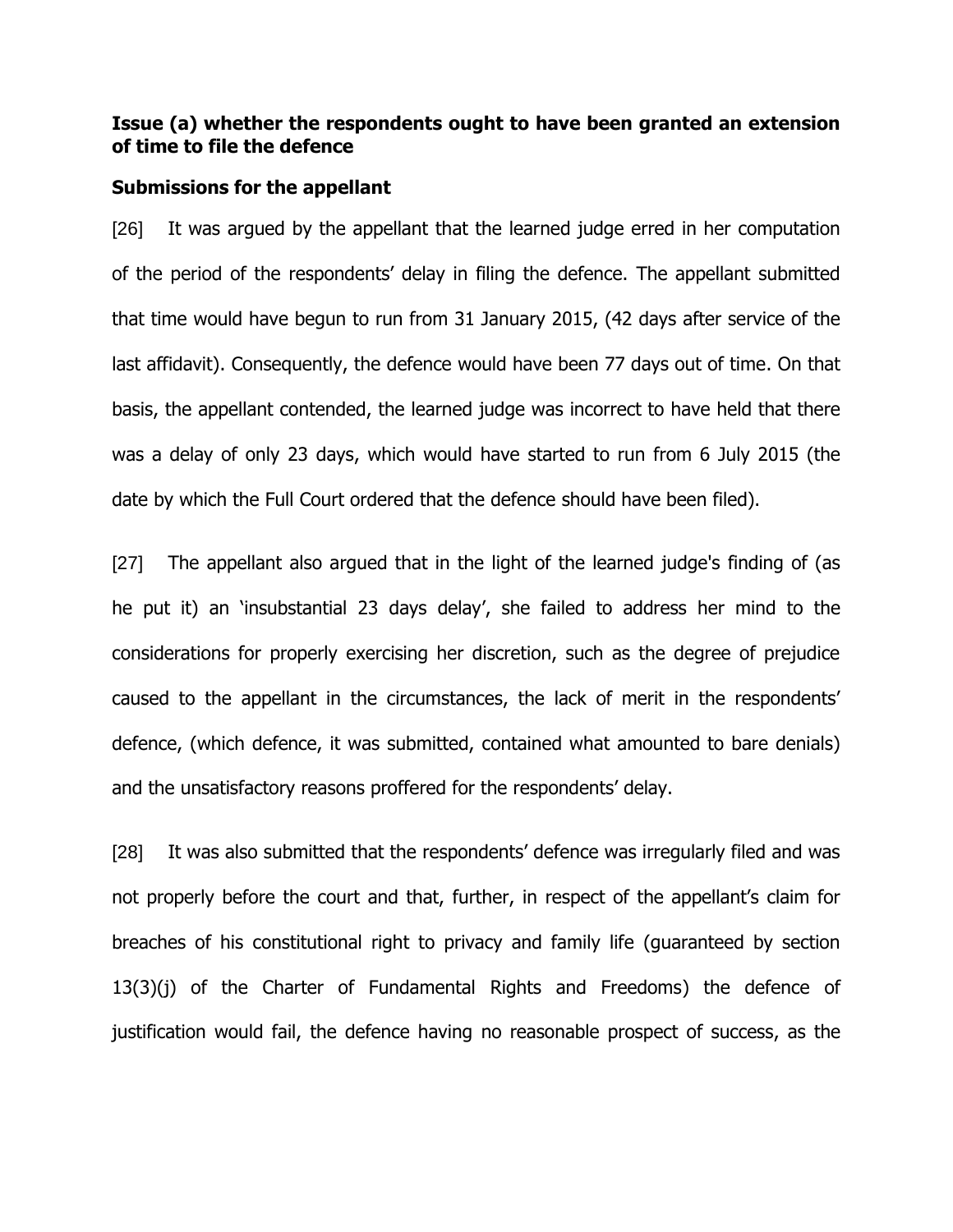matters complained of are not demonstrably justified in a free and democratic society (**R v Oakes** [1986] 1 SCR 103 cited).

[29] It was also the submission of the appellant that the court misapplied the law regarding breach of confidence, thereby failing to recognize that the elements of the tort were made out and that the respondents' defence of qualified privilege was not established on the filed defence.

#### **Submissions for the respondents**

[30] On behalf of the respondents, Mr McBean QC first noted the limited circumstances in which this, an appellate court, may intervene in respect of the judgments and orders of a judge of a lower court, turning on the exercise of that judge's discretion. Learned Queen's Counsel also submitted that the time for the filing of the defence would have begun to run after 6 July 2015 (the date by which the Full Court ordered the defence to have been filed). He further argued that rule 13.3(a) of the Civil Procedure Rules (CPR) provides for the making of the application as soon as is reasonably practicable (as was done in this case) and so the computation of time by the learned judge was correct, such delay not having been inordinate. Further, he complained that the order of the Full Court unfairly shortened the time allotted by the CPR for filing the defence from 42 days to 22 days.

[31] Mr McBean also submitted that the court is able to grant an extension of time even after the time for filing a document has elapsed, and that, in the circumstances, the filing of the defence by the respondents would not have been irregular (as the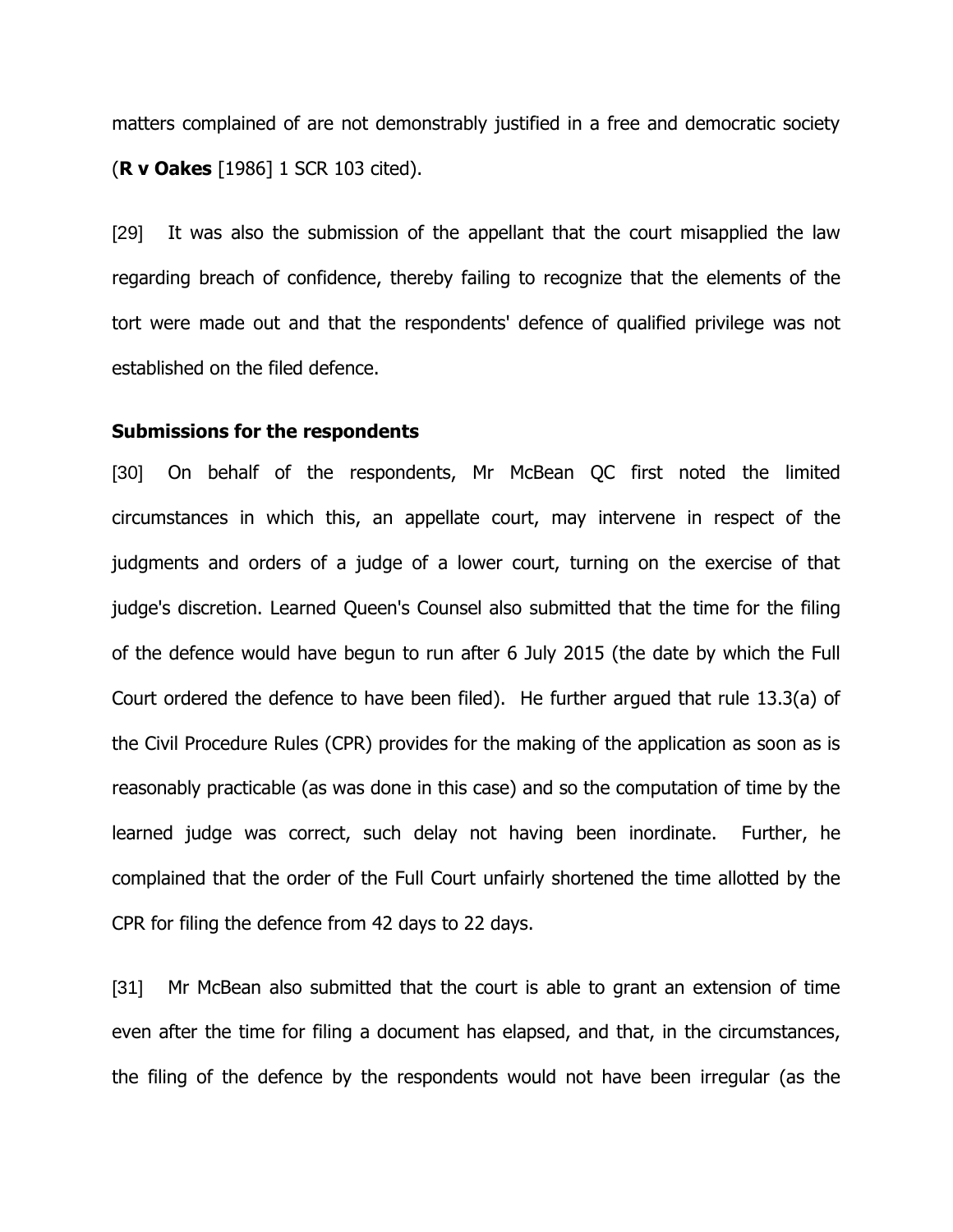appellant asked the court to regard it). For this submission, Mr McBean relied on **The Attorney General v Keron Matthews** [2011] UKPC 38. Alternatively, it was argued that there is no provision in the CPR requiring the permission of the court to file a defence which is out of time. Further, there having been no condition attached to the order for the respondents to file a defence, no permission was needed for the respondents to file it, where the time had already expired.

[32] Citing the decision of **Leymon Strachan v The Gleaner Co Ltd and Stokes** Motion No 12/1999, judgment delivered on 6 December 1999, for a statement of the principles which quide the court's consideration in a matter of this nature, Mr McBean submitted that the defence was one of merit and that there was no prejudice occasioned to the appellant by the granting of the extension of time. With regard to the claim for defamation, Mr McBean submitted that the defence of qualified privilege is applicable to the present circumstances as the alleged defamatory report was prepared pursuant to a legal and moral duty. Further, Mr McBean argued that the appellant"s claim for breach of confidence was frivolous, vexatious and without merit as such a right would have to be balanced against the respondents' right to freedom of expression.

### **Discussion and analysis**

[33] Part 10 of the CPR sets out the rules that apply to the filing of a defence. Rule 10.2(1) provides that a party who wishes to defend a claim must file a defence. The time period for filing such a defence is stipulated by rule 10.3(1) of the CPR, which provides that: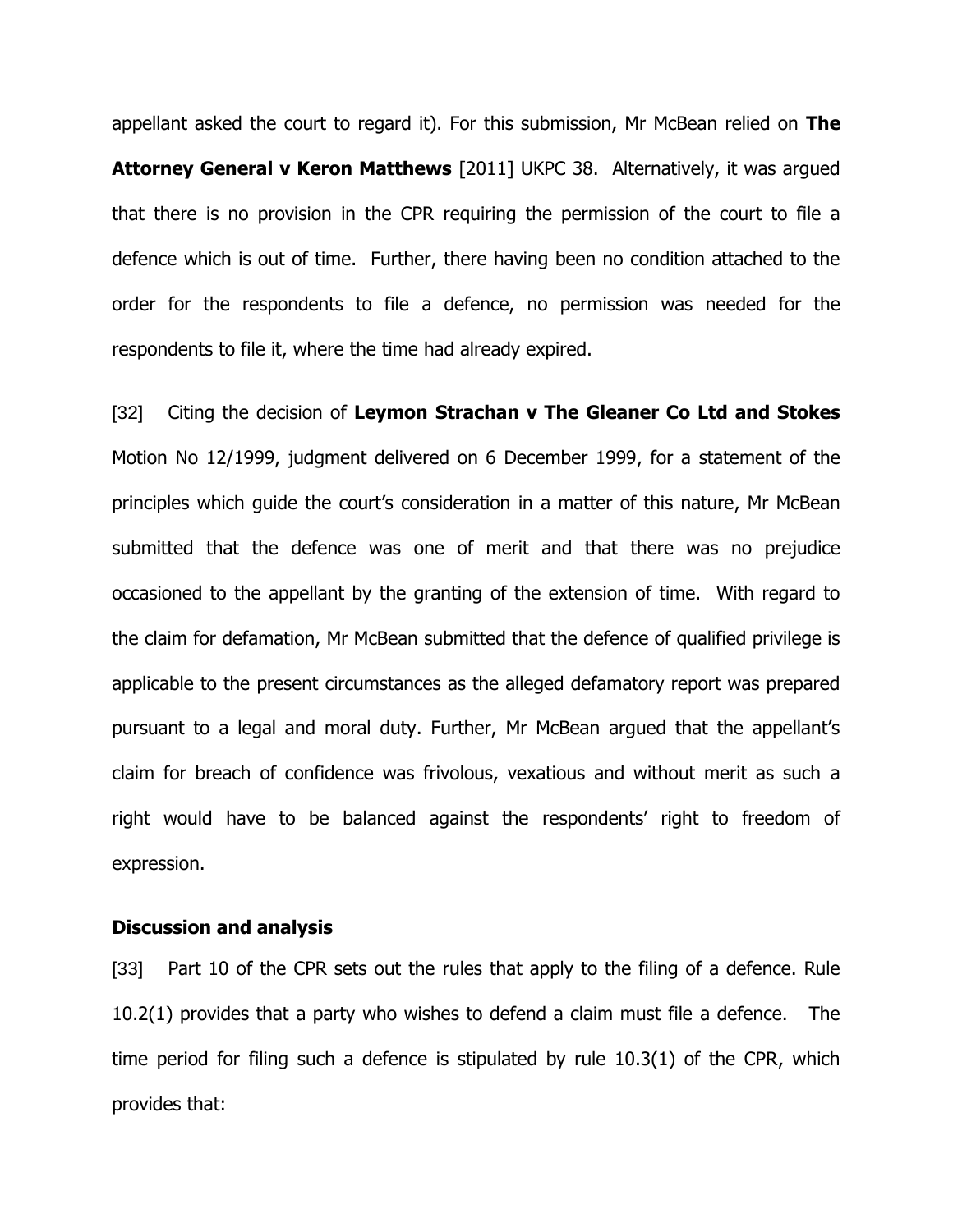"The general rule is that the period for filing a defence is the period of 42 days after the date of service of the claim form."

[34] The appellant's argument was that, ordinarily, the defence is to be filed 42 days after service of the fixed date claim form or other document setting out the claim. The affidavit particularizing the claims for defamation and breach of confidence having been filed and served on 19 December 2014, (the appellant's argument continued), the defence ought to have been filed and served by 31 January 2015. It not having been filed within that time, (the appellant further argued), in keeping with the general rule, the period of delay would have started to run as of that date. Even if that argument advanced by the appellant and the calculation of the time period should be accepted, it is my view that that would be a statement of the general rule.

[35] However, as stated in paragraph [8] hereof, in this case, there is a variation of the general rule, in that the Full Court made an order permitting the respondents to file their defence on or before 6 July 2015. That order would have cured any previous noncompliance. And where there was a failure to comply with that order, time would have started to run at the end of the stated period: that is, 6 July 2015.

[36] Rule 10.3(9) of the CPR provides that "[t]he defendant may apply for an order extending the time for filing a defence". The rule, however, does not stipulate the factors to be taken into consideration in the exercise of the discretion that is necessary when a judge is making such a decision. The case of **The Attorney General of Jamaica and Western Regional Health Authority v Rashaka Brooks Jnr (a minor) by Rashaka Brooks Snr (His father and next friend)** [2013] JMCA Civ 16,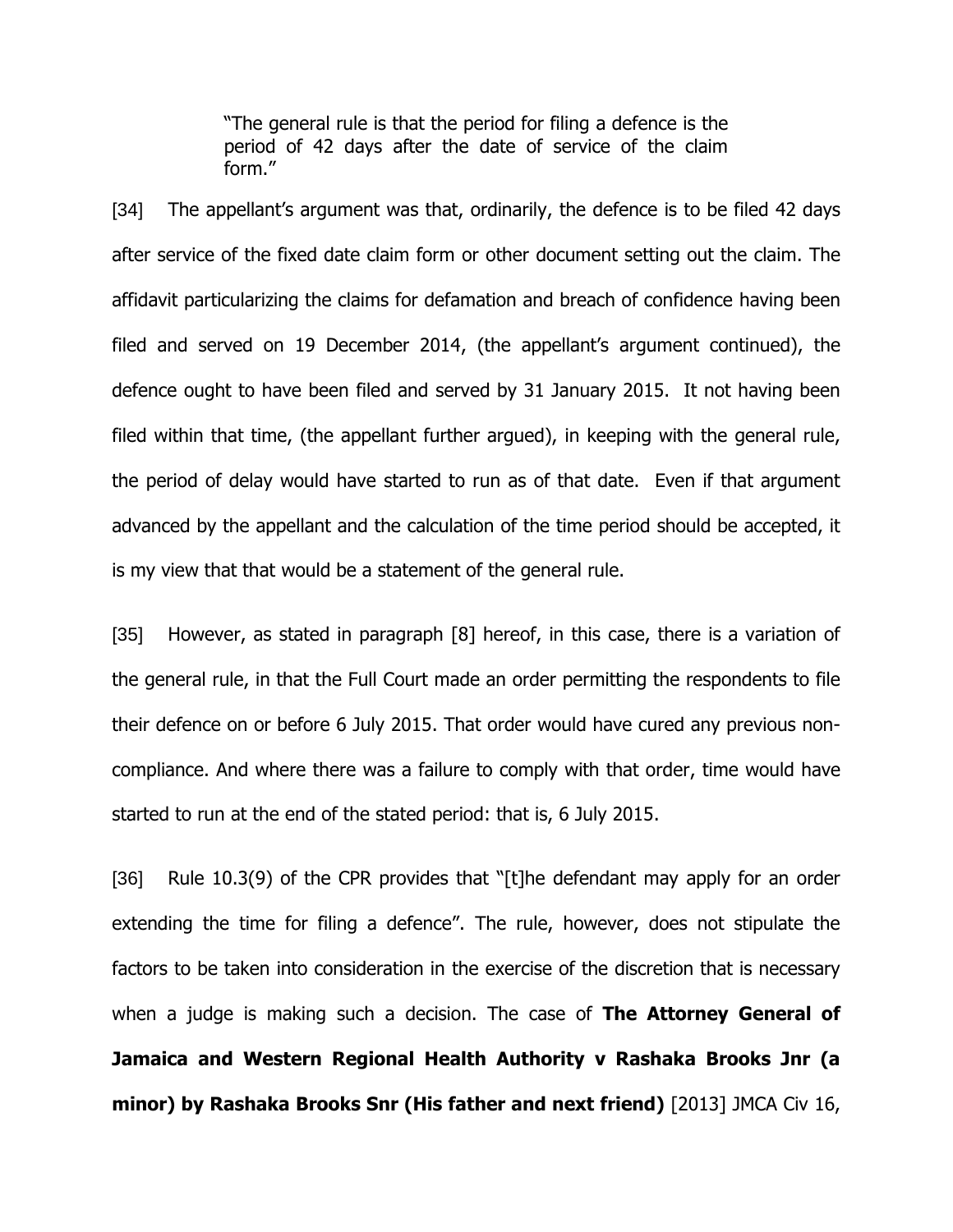is instructive in that regard. In that case, Brooks JA, in reviewing that learned judge"s exercise of discretion in refusing to grant an extension of time to file a defence, stated at paragraph [14] that:

> "As is well known by now, the principle that operates is that, in the absence of specific guidance in a particular rule, the court is to have regard to the overriding objective in applying that rule. The overriding objective of the CPR is that courts are to strive to ensure that cases are dealt with justly. Rule 1.1(1) states:

> > "(1) These Rules are a new procedural code with the overriding objective of enabling the court to deal with cases justly'."

[37] Brooks JA continued at paragraph [15] of the judgment by recognising that a court should not be inflexible in exercising its discretion, but that rather "[g]enerally, each case is to be decided on its own facts..." Those statements pithily summarize how the discretion of the court is to be exercised.

[38] In the decision of **Fiesta Jamaica Limited v National Water Commission**

[2010] JMCA Civ 4, this court (at paragraph [15] of the judgment) approved the dicta of

Lightman J in **Commissioner of Customs & Excise v Eastwood Care Homes** 

**(Ilkeston) Limited and Ors** [(2000) Times, 7 March (delivered 18 January 2000)],

where it was stated that:

"In deciding whether an application for extension of time was to succeed under rule 3.1(2) it was no longer sufficient to apply a rigid formula in deciding whether an extension was to be granted. Each application had to be viewed by reference to the criterion of justice.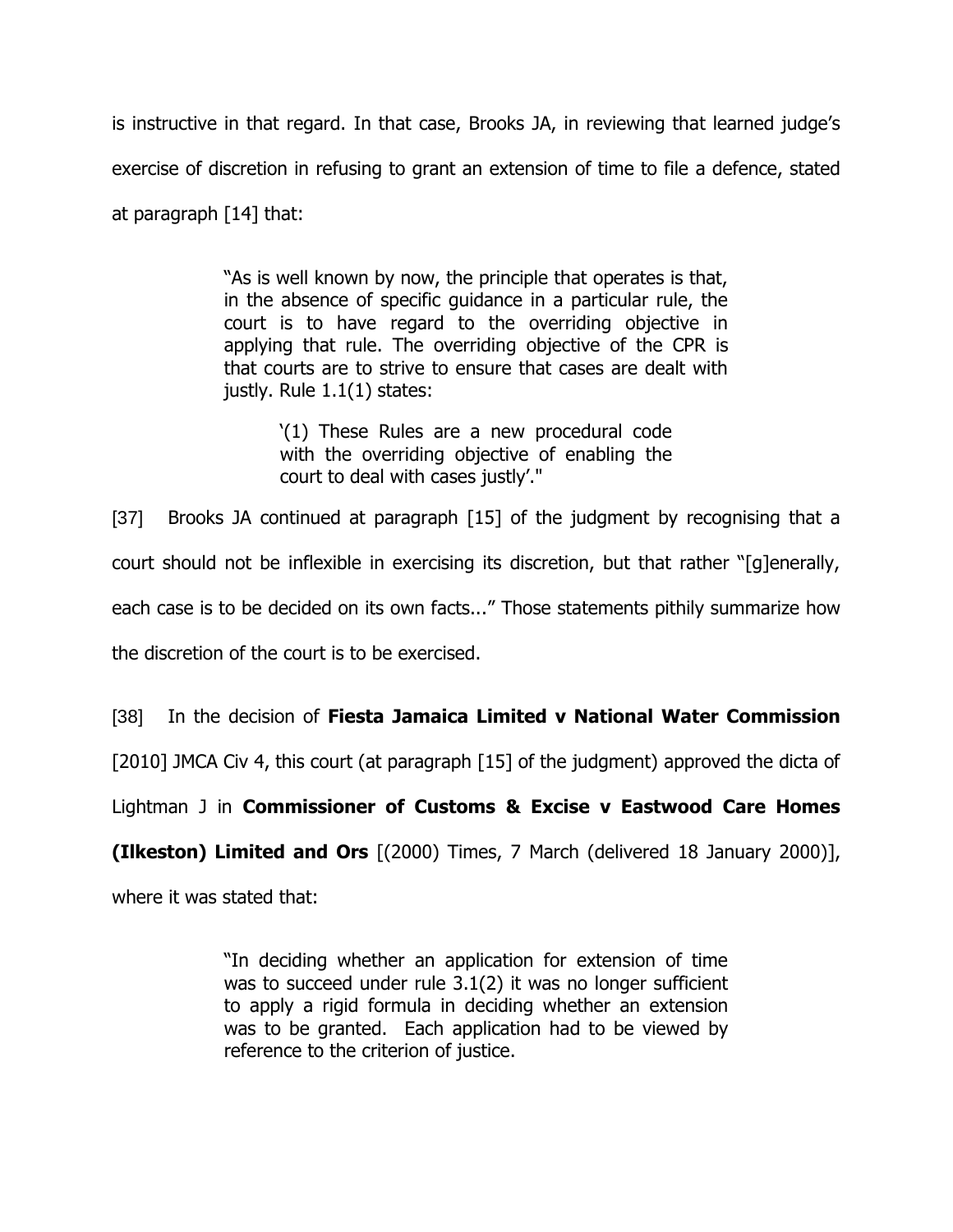Among the factors which had to be taken into account were the length of the delay, the explanation for the delay, the prejudice of the delay to the other party, the merits of the appeal, the effect of the delay on public administration, the importance of compliance with time limits bearing in mind that they were there to be observed and the resources of the parties which might, in particular be relevant to the question of prejudice."

## **Length of delay**

[39] In my view, the learned judge was correct in finding that the period of delay was 23 days; time beginning to run from the date by which the Full Court had ordered that the defence be filed. There are authorities that indicate that such a period might not be inordinate (see, for example, the case of **Attorney-General of Jamaica v Roshane Dixon and Sheldon Dockery** [2013] JMCA Civ 23, at paragraph [19]). That case also indicates that the question of whether or not the period of delay ought to be viewed as inordinate, must be examined in light of the respondents' overall conduct. It is evident that there is a history of delay by the respondents: there was an initial failure to file the defence within 42 days of the service of the fixed date claim form and then another failure to file by 6 July 2015 as ordered by the Full Court. However, that is not the end of the matter. There are other considerations. What, for example, was the cause of the delay?

## **Reason for delay**

[40] The affidavit of Lorenzo Eccleston addressed (though, perhaps, inadequately) the reason for the delay. At paragraphs 6 and 7, he deposed that the failure to file the defence in the stipulated time was due (i) to counsel not having received adequate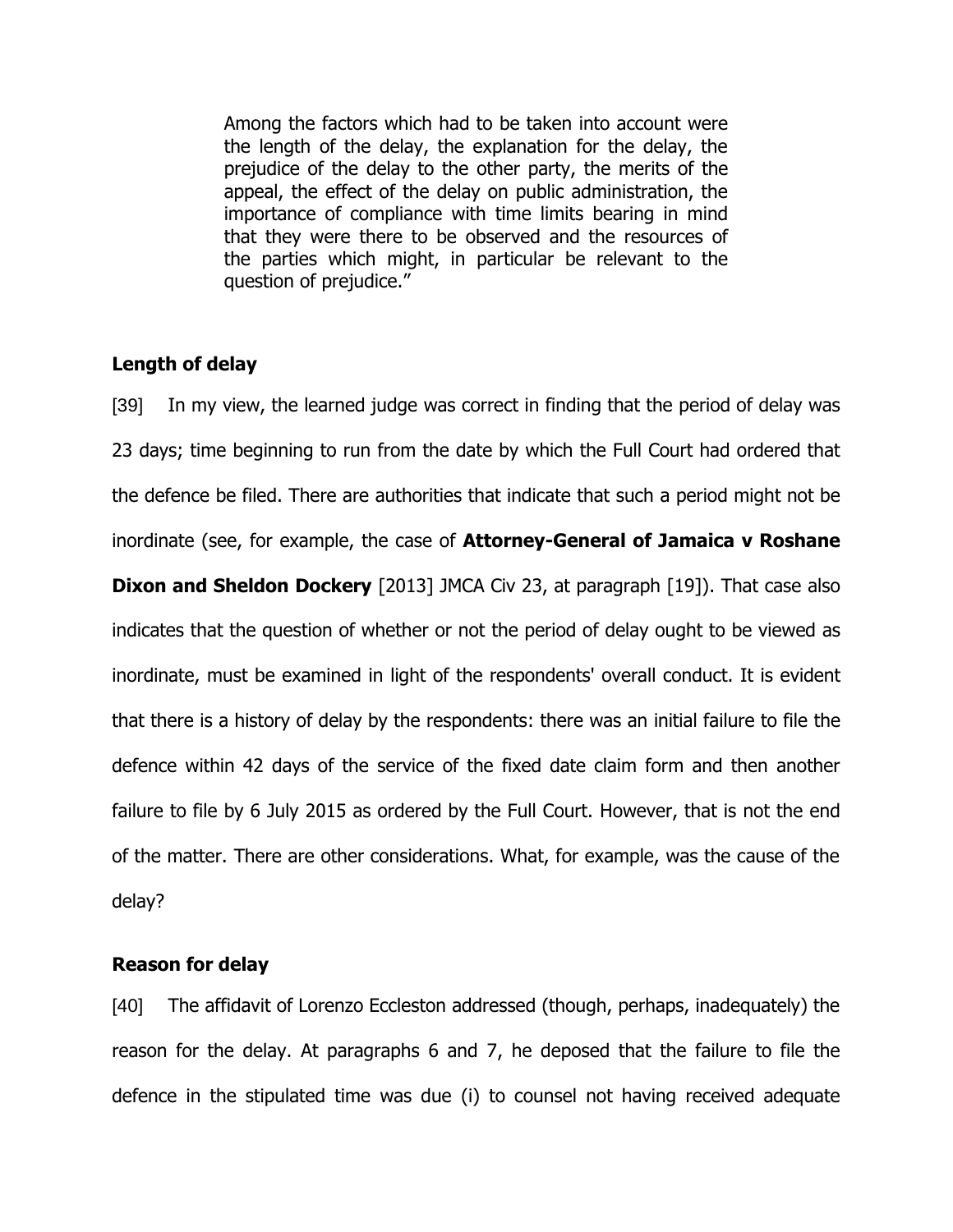instructions regarding the further particulars of the appellant's claim which the appellant had been ordered to file by the Full Court; and (ii) that the time granted by the Full Court to file the defence or affidavit in response was shorter than the 42 days allowed by part 10.3(1) of the CPR.

[41] The appellant, in his affidavit in response, deposed that the respondents' reason advanced for the delay in filing the defence was without merit as the respondents had been aware of the particulars of claim for defamation from as early as 17 January 2014. Further, that at the time the Full Court had made the order for the filing of the defence the respondents were already out of time.

[42] In this instance, the main reason proffered for the delay was that counsel had received inadequate instructions concerning the claim. However, considering (i) the fact that the PSC was the entity which purported to terminate the appellant"s employment and would have had all relevant employment records; and (ii) that the respondents would have been aware of the claim through prior negotiations and affidavit evidence accompanying the claim, I find that reason to be unsatisfactory. However, the court is mindful of the fact that even in cases where no reason is provided, or a poor reason is given, that factor by itself is not conclusive in the application being refused.

### **Shortening the time for filing the defence**

[43] The respondents have made the complaint that the time which had been granted by the Full Court to file the defence was less than the 42 days permitted by the CPR.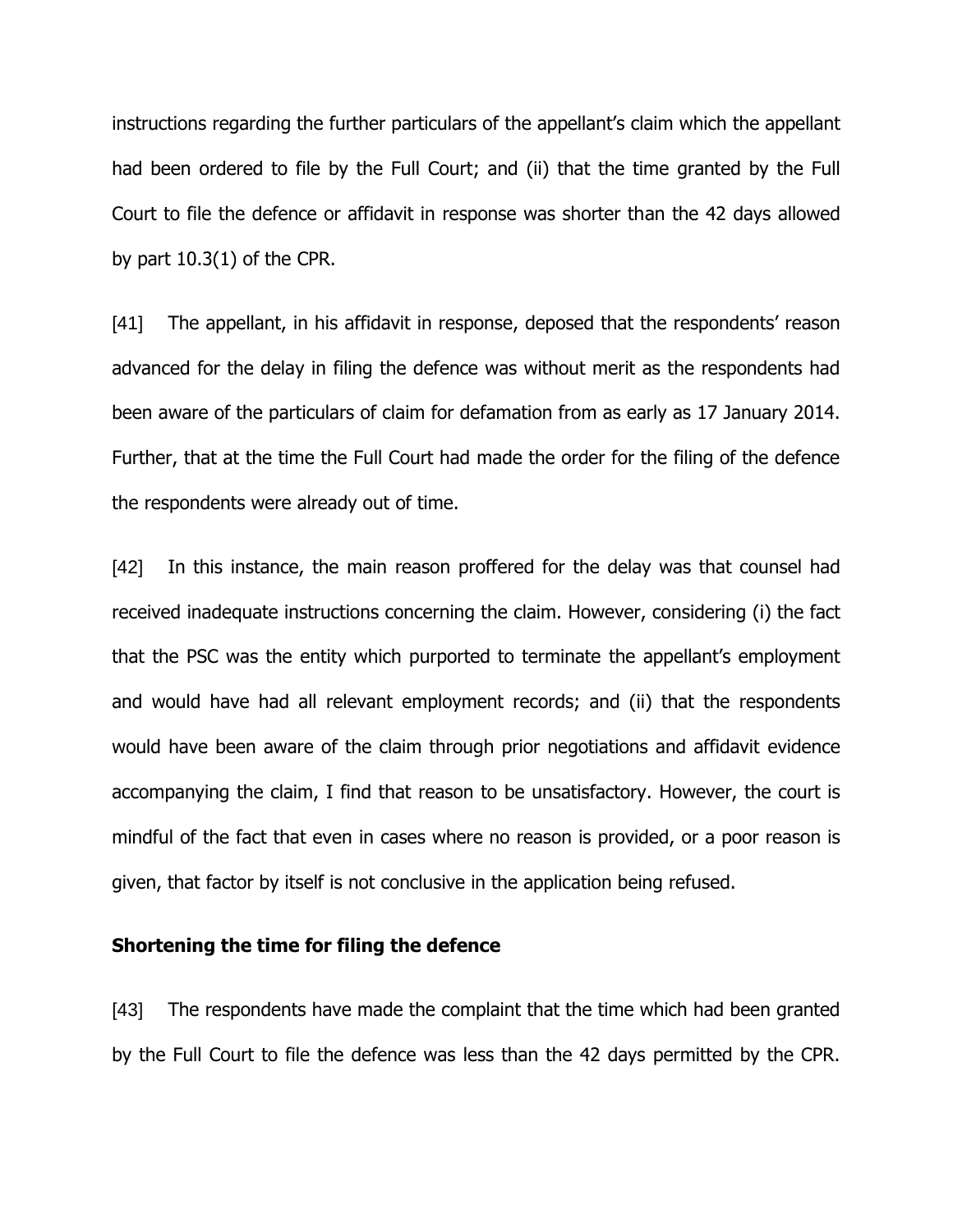However, that submission must be rejected in the light of rule 26.1(2) (c) of the CPR, which provides that the court may shorten the time for compliance with any rule.

[44] Further, there having been no objections by the respondents at the time of the making of that order and no appeal having been made against that specific order, then it might convincingly be argued and accepted that the respondents acquiesced in the making of the order for the filing of the defence within an abridged time period and so they cannot now be heard to complain.

### **Prejudice**

## **Appellant's submissions**

[45] The appellant, in his amended written submissions in support of the notice and grounds of appeal dated 17 November 2015, sets out what he contended is the prejudice occasioned to him by the granting to the respondents of a further extension of time to file a defence. The appellant stated that there had already been a three-year delay in the hearing of the substantive matter; and there is disparity between his resources and those of the respondents. That disparity, he claimed, is compounded by the respondents' refusal to pay the costs awarded to him. Further, although he has been reinstated in his job (by the order of the court that granted him leave to apply for judicial review) until the determination of the matter, he is unable to benefit from any salary increase, increments and benefits which accompany permanent employment, as his colleagues have been able to do.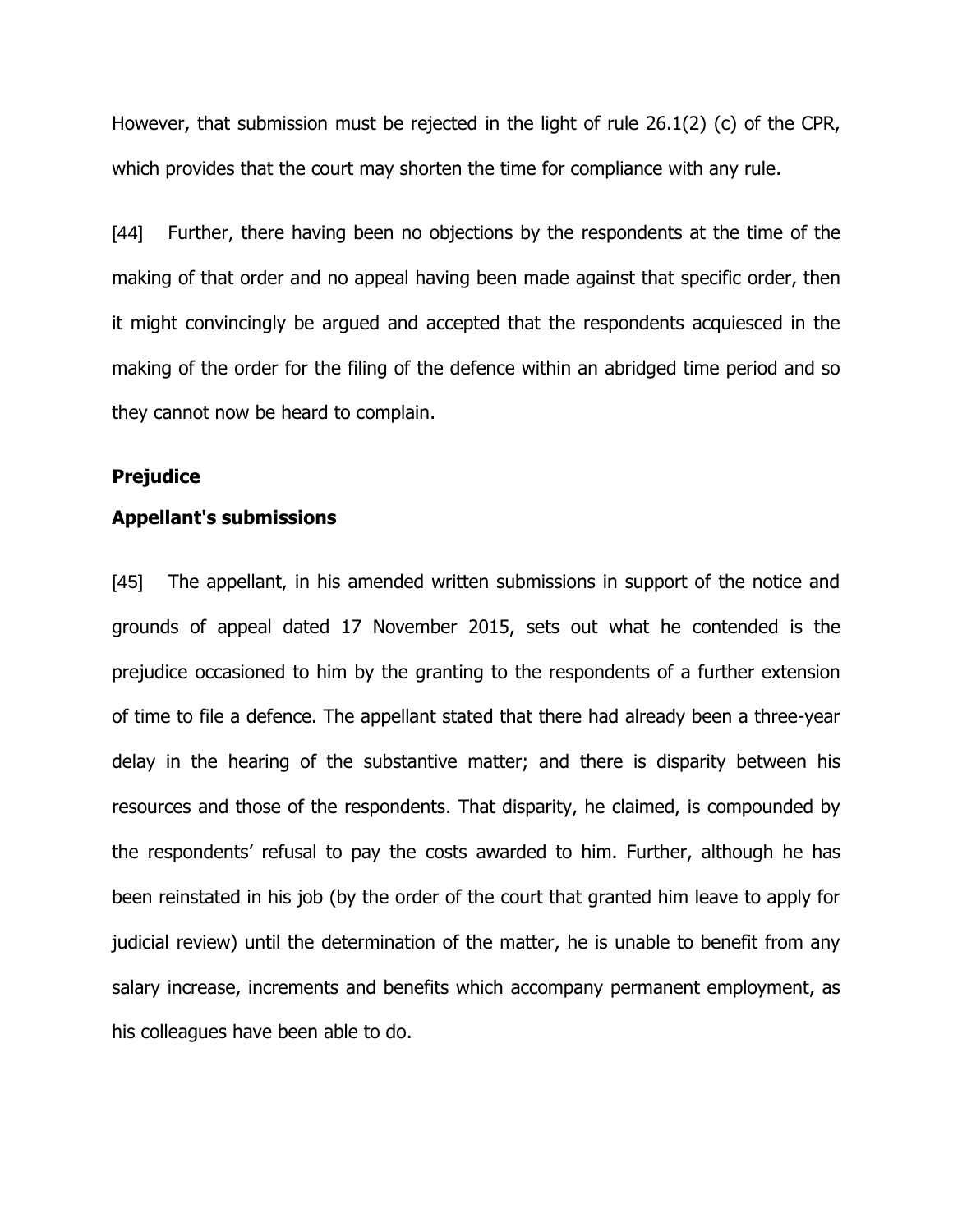### **Respondents' submissions**

[46] On behalf of the respondents, it was submitted by Mr McBean that there was no prejudice suffered by the appellant when the application for extension of time was granted. Further, the appellant was awarded costs on the application in an effort to "ease the sting" (see paragraph 62 of the respondents' written submissions).

### **Discussion and analysis**

[47] It is undoubtedly a matter of concern that the substantive matter as originally filed has not yet been heard and determined by the court below - especially given the fact that the original application is one for judicial review, which ought to be treated with, with all possible dispatch. However, the history of the matter shows the causes to which the delay has been due, not all of which can reasonably be laid at the feet of the respondents. And, even if it were otherwise, prejudice is not the only consideration.

[48] In relation to the complaint of the non-payments of costs, while this is also regrettable, it is to be remembered that there are means available to the appellant to attempt to recover his costs  $-$  by, for example, initiating taxation proceedings and requesting payment. Then again, a consideration of this possibility has to be counterbalanced by the recognition of what one may consider to be the harsh reality that it is impossible to levy execution against the Crown. It is to be remembered that section 20 of the Crown Proceedings Act, whilst setting out the procedure of serving on the Crown a certificate of any sum due to a litigant, specifically states at subsection (4) that: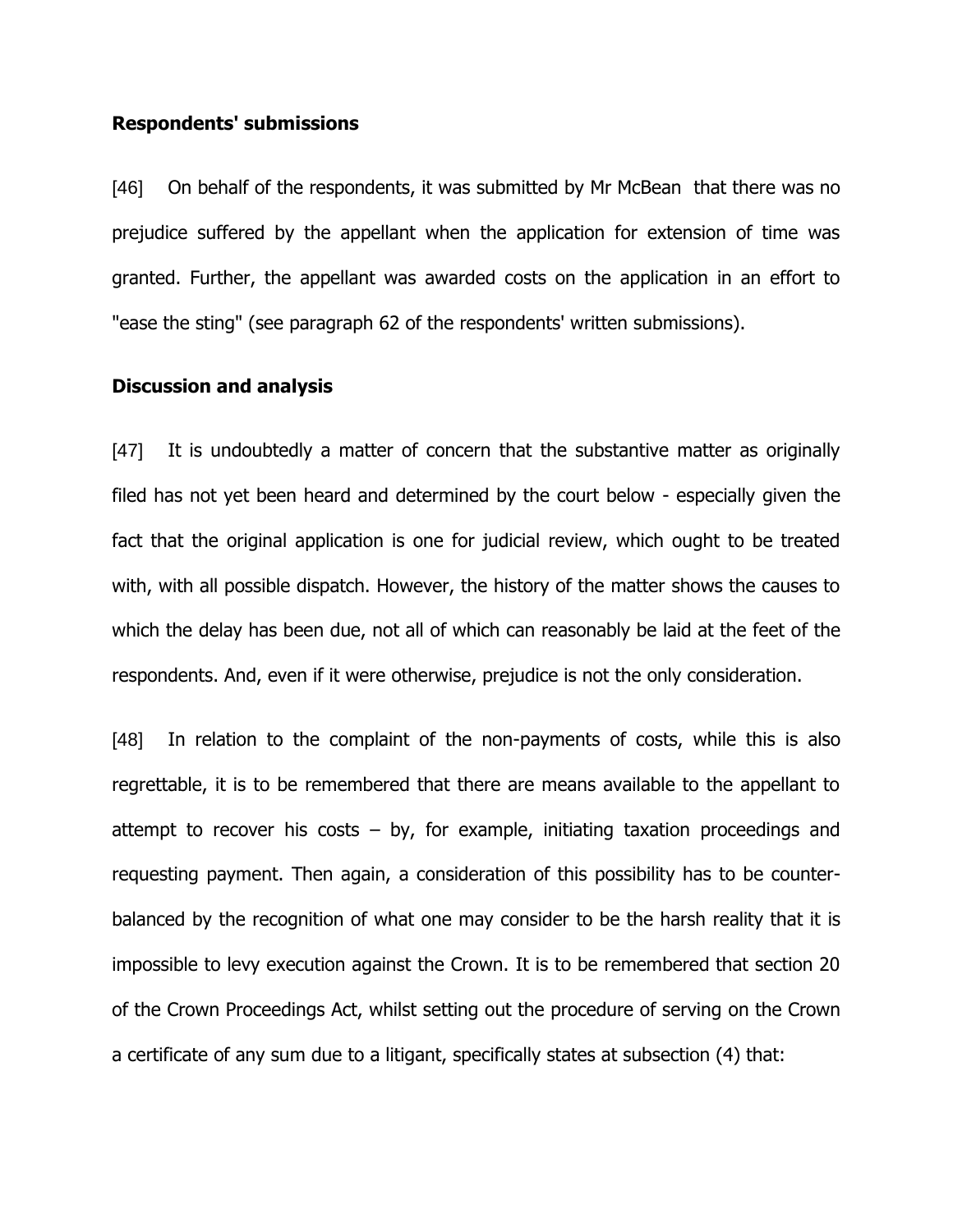"Save as aforesaid no execution or attachment or process in the nature thereof shall be issued out of any Court for enforcing payment by the Crown of any such money or costs as aforesaid, and no person shall be individually liable under any order for the payment by the Crown or any officer of the Crown as such, of any such money or costs."

[49] To my mind, however, everything considered, the appellant has not demonstrated any prejudice to him – certainly no prejudice to such an extent as to "tip the balance" in his favour. The challenges in recovering costs from the Crown are challenges that confront every litigant; and not the appellant alone.

#### **Merit**

[50] No defence was exhibited to the affidavit in support of the respondents' application for extension of time to file defence. In light of this, the appellant has maintained that the application should have been refused, as there was no proper affidavit of merit before the court. In **The Attorney General of Jamaica and Western Regional Health Authority v Rashaka Brooks Jnr (a minor) by Rashaka Brooks Snr (His father and next friend)**, Brooks JA examined the position of the court where there was no draft defence before the court. He stated that:

> "[19] In our view, it is only just that a defendant who expects to be able to file a defence, but anticipates that he will not be able to file it within the time prescribed, or realises that the time prescribed has passed, should not be shut out, as of course, from being able to apply successfully for an extension of time.

> [20] It may reasonably be argued that, if his application is to be considered, he is then placed in a better position than a defendant who has been able to produce a draft defence and, therefore, has that defence subjected to the scrutiny of the court. We certainly would not wish to open the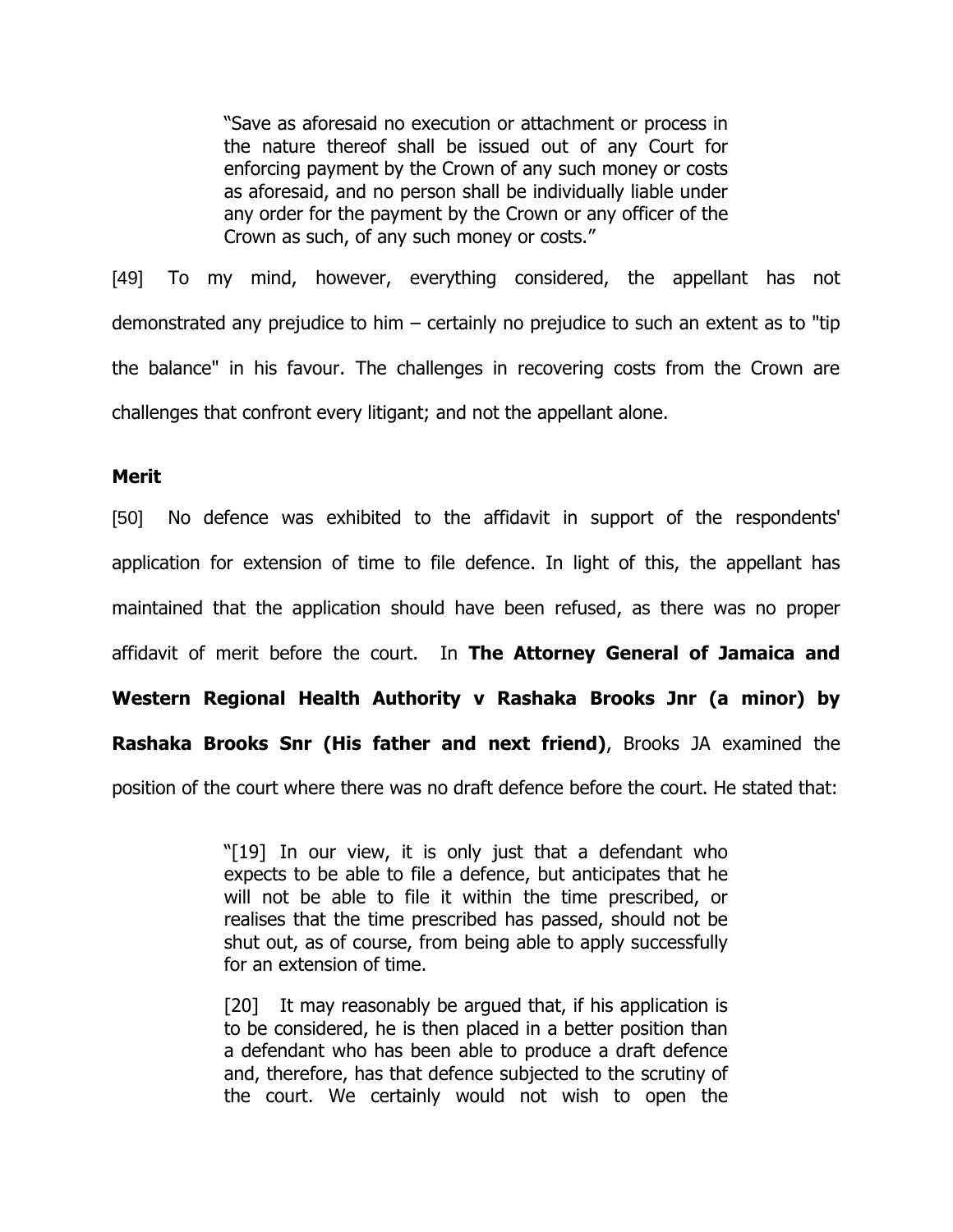floodgates for applications without evidence of merit to be made in an attempt to cure the sloth of attorneys-at-law or the parties whom they represent.

[21] For that reason, it is our view that it is only in special circumstances that such an application should succeed. A defendant who has not produced evidence of merit should only be successful if he were able to convince the court that it would be just to extend the time. The decision should lie within the discretion of the judicial officer hearing the application. Without laying down any mandatory criteria, such an application should address the issues identified by Lightman J and explain to the satisfaction of the court the efforts made to secure the evidence concerning the element of merit and the reason for its absence." (Emphasis added).

[51] The respondents' defence, albeit having been irregularly filed, addressed the issue of merit in the appeal. It joined issue with the claim in every material particular. And, although the appellant sought to attack it as, in many respects, amounting to a bare denial, a close comparison of each paragraph of the defence with the corresponding paragraph of the particulars of the appellant"s claim, does not support that contention. So that, for example: (i) the issue of the right to privacy appears to be dealt with in paragraphs 5-15 of the defence; (ii) defamation appears to be addressed in paragraphs 16-35; (iii) breach of confidence appears to be addressed in paragraphs 36-40; and so on. The defence, in my view, sufficiently puts forward the defences that the respondents are seeking to advance. It raises triable issues on each and every aspect of the appellant's claim.

[52] In light of all the above, I find myself unable to interfere with the decision of the learned judge. If there was no merit in the defence, that would be the end of the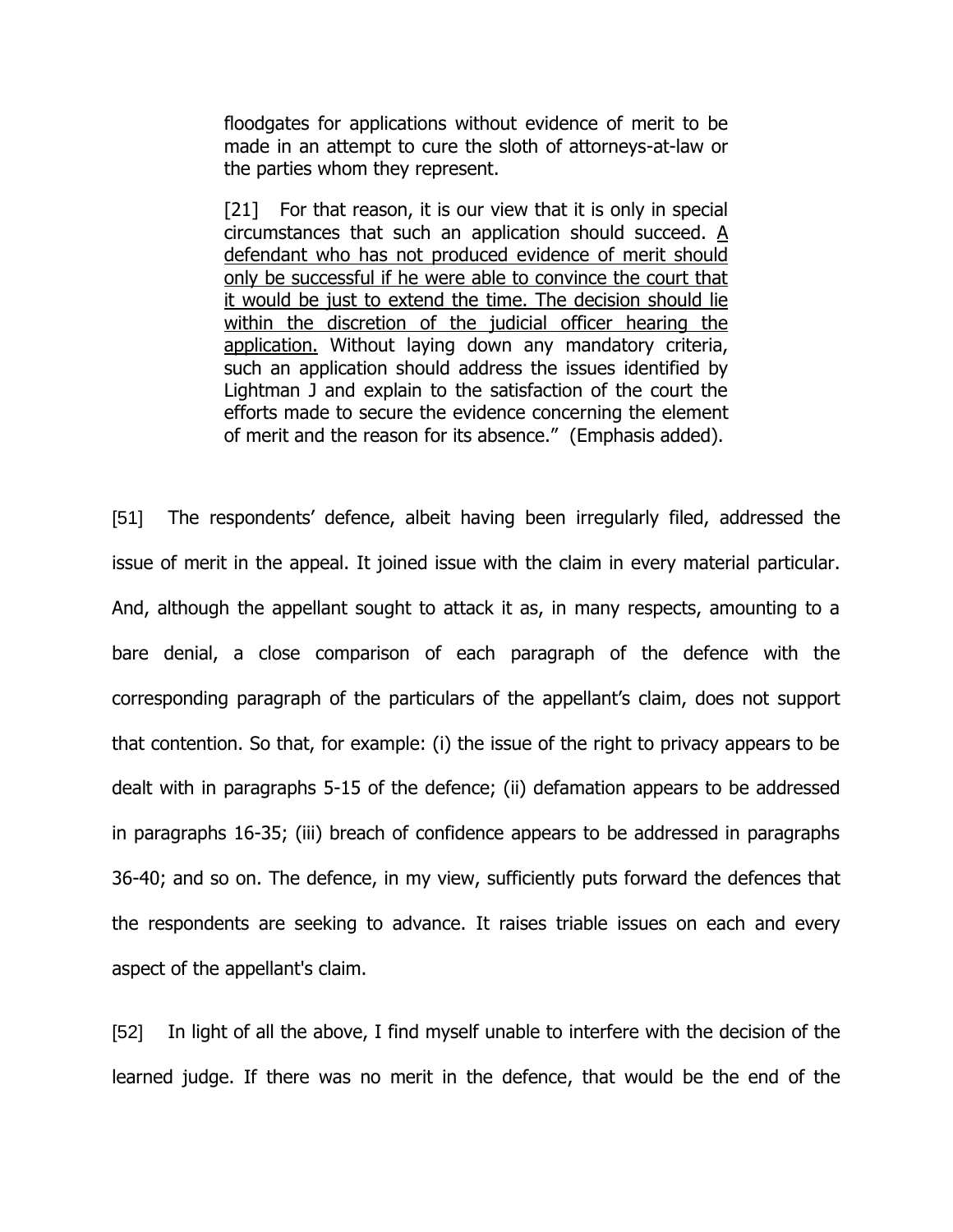matter. However, despite any irregularity, I am of the view that, in all the circumstances, the interests of justice demand that the matter be heard on its merits. This is my considered position, although I recognize that there has been some delay in the matter that might not conduce to good administration. I am also of the view that, broadly considered, any prejudice occasioned to the appellant might be regarded as ultimately having been addressed by the costs orders made by the court, the challenges in recovering them notwithstanding.

# **Issue (b) whether the learned judge was correct not to have struck out the respondents' defence**

## **Appellant's submission**

[53] The appellant's submission in relation to striking out hinged on the premise that he is entitled to a fair hearing as provided for in the constitution. In keeping with this, the submission was that, since the substantive matter has been adjourned on numerous occasions and there has been delay on the part of the respondents with the possibility of more interlocutory applications being brought to further delay the matter, the court below should have sought to bring an end to the proceedings.

### **Respondents' submissions**

[54] It was the submission of Mr McBean for the respondents that the learned judge was correct to have refused the application to strike out the defence as there had been full compliance with rules  $10.5(3)(c)$  and  $10.5(5)$  of the CPR which require that a party set out his case. Further, that the order being appealed from in relation to the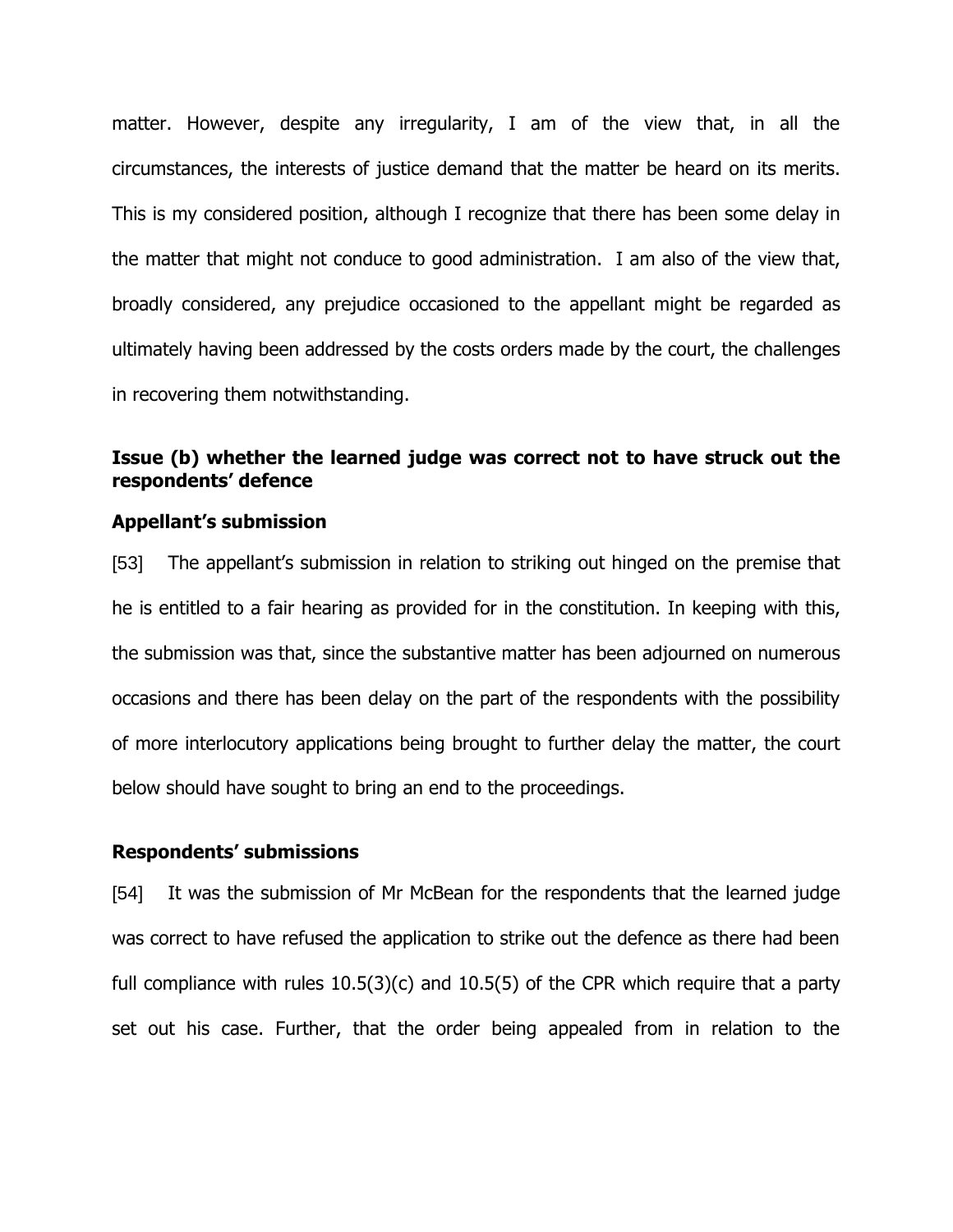application to strike out, resulted from the proper exercise of the learned judge"s discretion and should not be disturbed.

# **Discussion and analysis**

[55] The Supreme Court's power to strike out statements of case is provided for (so far as is relevant to this appeal) in rule 26.3(1) of the CPR. This is what that rule states:

- "26.3 (1) In addition to any other powers under these Rules, the court may strike out a statement of case or part of a statement of case if it appears to the court  $$ 
	- i. that there has been a failure to comply with a rule or practice direction or with an order or direction given by the court in the proceedings;
		- ..."
- [56] Rule 26.9 of the CPR is also relevant to the issue at hand, providing that:
	- "(1) This rule applies only where the consequence of failure to comply with a rule, practice direction or court order has not been specified by any rule, practice direction or court order.
	- (2) An error of procedure or failure to comply with a rule, practice direction or court order does not invalidate any step taken in the proceedings, unless the court so orders.
	- (3) Where there has been an error of procedure or failure to comply with a rule, practice direction, court order or direction, the court may make an order to put matters right.
	- (4) The court may make such an order on or without an application by a party."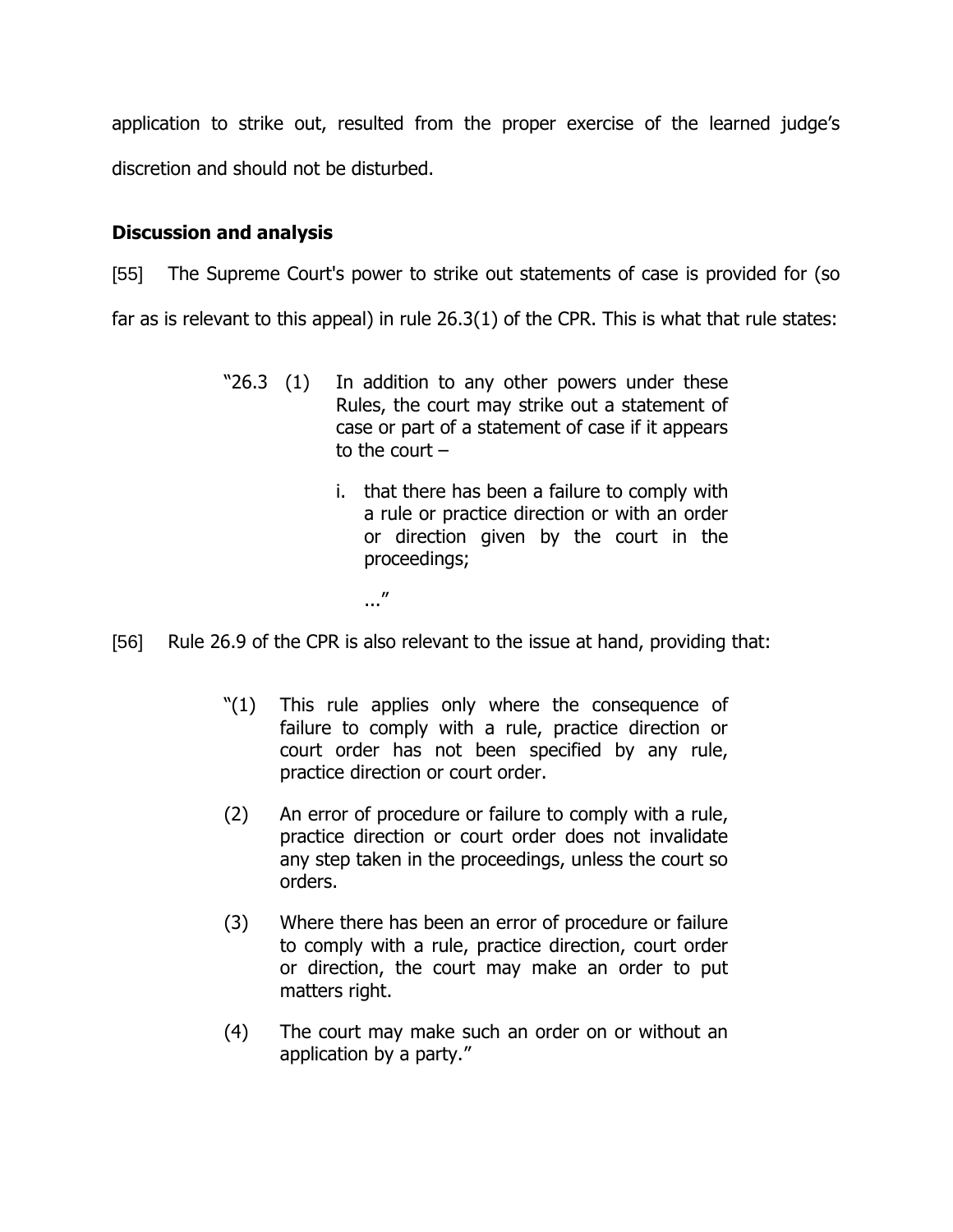[57] It is to be remembered that the court's power to strike out for non-compliance, (as in this case where no defence was filed within the requisite time period) does not exist in a vacuum. The court, pursuant to rule 26.9, also has the power to make an order to put matters right. In the circumstances of this case, the learned judge heard the submissions of the parties and, in the exercise of her discretion, granted an extension of time to file the defence. For the learned judge, it was one or the other: either to have extended the time for the filing of the defence or to have struck it out. The learned judge, in my finding, properly exercised her discretion in granting the extension of time to file the defence and also properly exercised her discretion in not striking out the defence. In doing so there was no discernible infringement of the appellant"s right to a fair hearing. There is therefore no merit in the appellant's submissions on this issue.

# **Issue (c) whether the learned judge erred in separating the claim for judicial review from the claim for defamation and breach of contract**

#### **Appellant's submissions**

[58] The appellant submitted that the learned judge was incorrect to have separated the claims, as they arise from the same matrix of facts and cannot properly be disentangled.

### **Respondents' submissions**

[59] In support of the learned judge's decision to separate the claim, it was submitted by Mr McBean that, pursuant to part 56.10(3) of the CPR and under the general case management powers of the court, the court has a discretion to separate issues by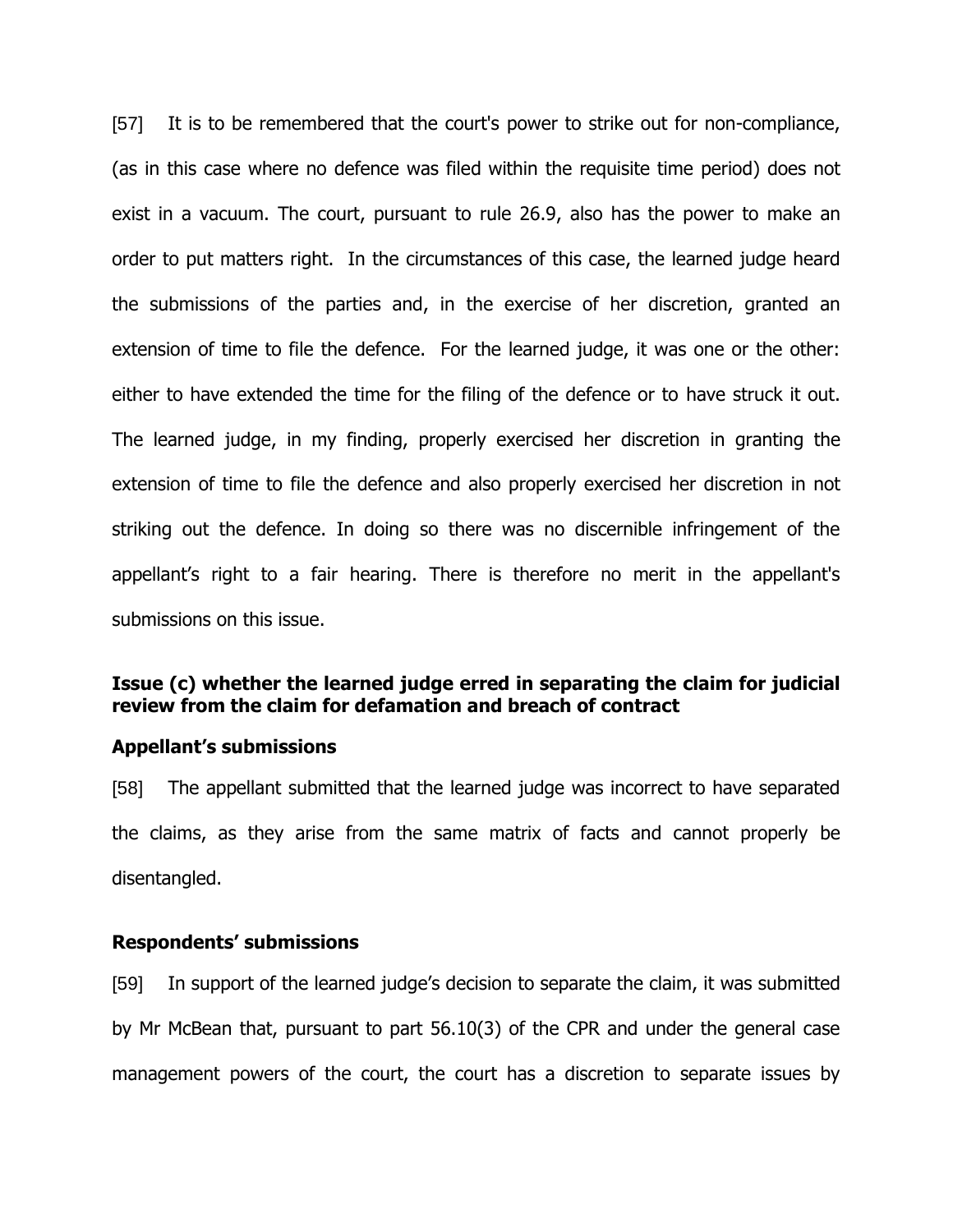directing that a claim for an administrative order be dealt with separately from another claim. It was further submitted that the learned judge correctly considered and applied such principles. Additionally, it was submitted that, pursuant to rule 26.1(2)(g) of the CPR, the court, by virtue of its case management powers, could order that any issues be tried separately.

## **Discussion and analysis**

[60] It is my view that it could not fairly be said that the learned judge was wrong to have separated the claims. Although they all originate from and are connected with the attempt to terminate the appellant's employment, separation of the claims could possibly have resulted in that part of the claim which was filed earlier in time being completed quickly and not being delayed by the later part of the claim. The possibility also exists that another judge might have declined to separate the claims. However, applying the principles that govern the limits on this court's powers of review (set out, for example in **The Attorney-General of Jamaica v John Mackay** [2012] JMCA App 1), I am unable to say that the judge, in the exercise of her discretion, was "palpably wrong" in deciding to separate the claims.

# **Issue (d) whether the learned judge erred in not granting default judgment in the appellant's claim for defamation and breach of confidence**

## **Appellant's submissions**

[61] The appellant contended that the learned judge"s finding that default judgment could not be granted in light of the disaggregated claims was misconceived. Further, if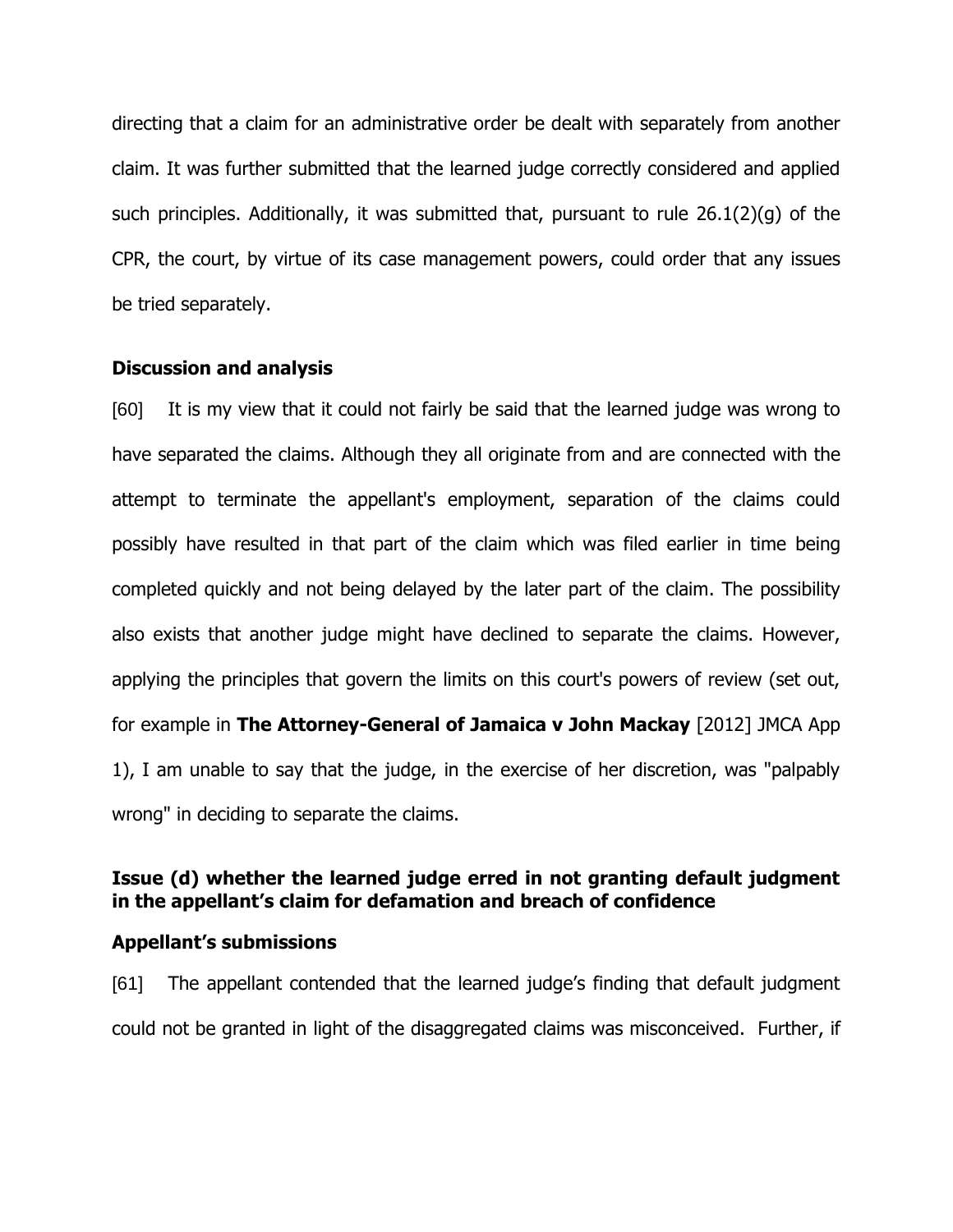the court had struck out the defence pursuant to rule 26.3(1)(c) and or (d) of the CPR the appellant would have been entitled to default judgment in those circumstances.

## **Respondents' submissions**

[62] The respondents submitted that a party is unable to obtain default judgement against the Crown without the leave of the court and that, further, as in this case, where the judicial review and defamation claims were separated, both having been initiated by a fixed date claim form, the learned judge was correct to have ruled as she did, as the rules prevented her from granting a default judgment on the appellant"s application.

### **Discussion and analysis**

[63] As is well known, a claim in the Supreme Court is initiated by the filing of a claim form (see rule 8.1(2) of the CPR). Further, rule 12.2(a) of the CPR clearly and unequivocally states that:

> "A claimant may not obtain default judgment where the claim

> > – (a) is a fixed date claim."

[64] In this case, the claim was commenced by the filing of a fixed date claim form. The court below had ordered that the claims be separated. However, separating the claims would not operate to change the nature of the originating document. That could only have occurred by an express order of the court; and no such order was made in this case. It seems to me, therefore, that, the claims having been commenced via fixed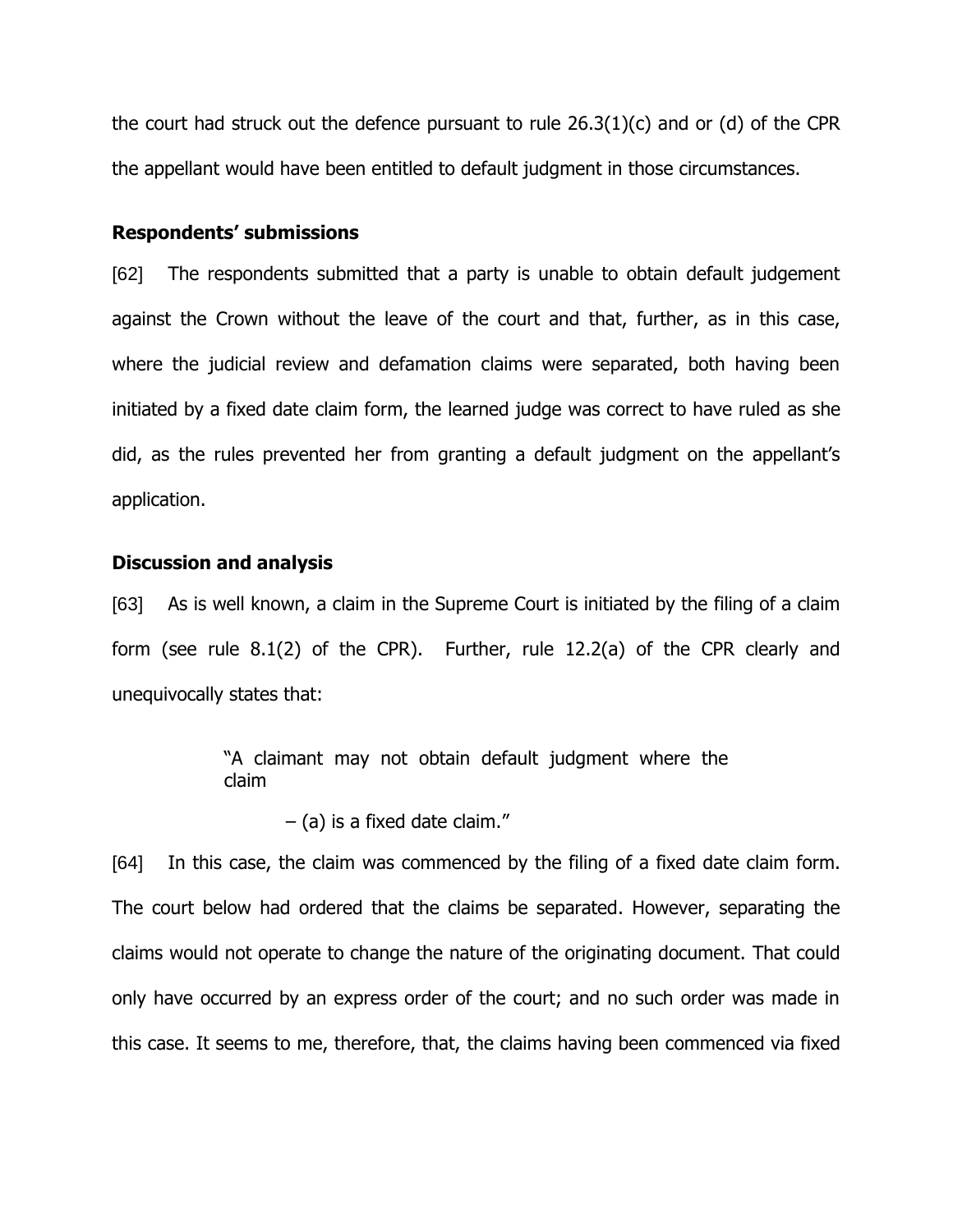date claim form, in keeping with rule 12.2(a) of the CPR, it was not open to the learned judge to have granted a default judgment.

[65] On the basis of the foregoing, the appellant's contention that default judgment ought to have been granted on the claim for defamation and breach of confidence since it was separated from the claim for judicial review and breach of constitutional redress, cannot be entertained.

# **Issue (e) whether the learned judge erred in not ordering that the issues in the claim be dealt with summarily**

# **Appellant's submissions**

[66] The appellant contended that where one party has failed to put forward his case completely, the court is able to treat (and in this case ought to have treated) with the matter summarily in accordance with rule 27.2(8) of the CPR. Such an application (it was further submitted) was not the same as an application for summary judgment.

# **Respondents' submissions**

[67] For the respondents, Mr McBean submitted that the learned judge was correct to have interpreted the appellant's application for the matter to be treated summarily as an application for summary judgment. However (the submission continued), summary judgment cannot be granted against the Crown without leave or in proceedings for redress under the Constitution, as that is expressly prohibited by rule 15.3(a) and (b) of the CPR.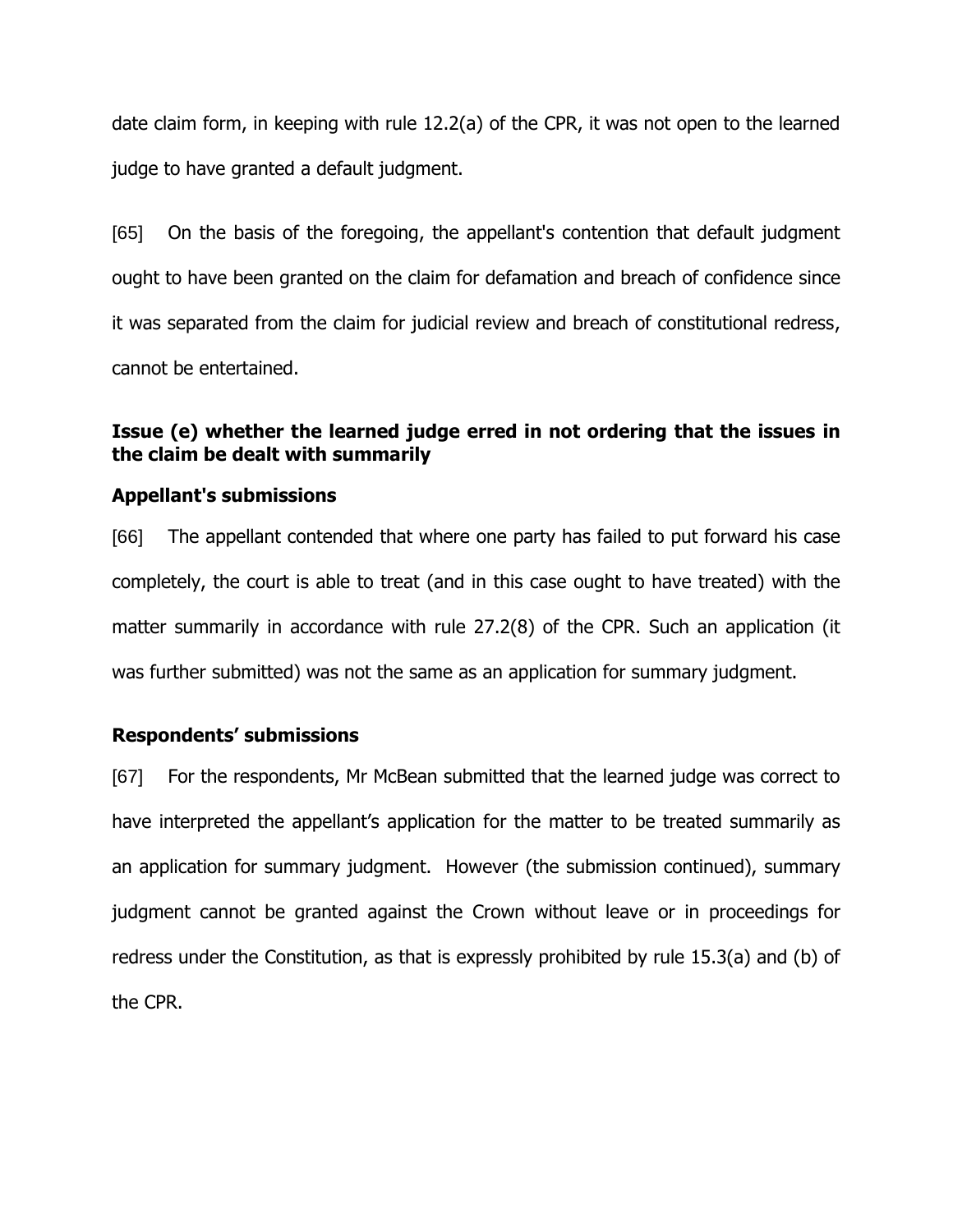## **Discussion and analysis**

[68] Rule 27.2(8) of the CPR empowers the court to deal with the first hearing of a fixed date claim form summarily where the claim is not defended or the court considers that the claim can be dealt with summarily. In this case, the court treated with the applications together, and an extension of time to file the defence was granted. Rule 15.3 of the CPR prohibits the granting of summary judgment in claims for redress under the constitution, in proceedings against the Crown, and in proceedings by way of fixed date claim form and defamation proceedings. However, even accepting that an application to dispose of a matter summarily is not synonymous with an application for summary judgment, in the circumstances, the application, in my view, cannot fairly be said to have been incorrectly refused. This is so as the decision whether to grant a summary judgment application or treat with a matter summarily is one based on the exercise of the particular judge's discretion. In this case, no improper exercise of the learned judge"s discretion has been established.

# **Issue (f) whether the learned judge erred in varying the costs order of G Fraser J**

## **Appellant's submissions**

[69] Lindo J, the appellant submitted, wrongly exercised her discretion in varying the costs order of G Fraser J, as the unless order could not have been varied where the period for compliance had already expired and the sanction had already taken effect. Further, there was no evidence before the court for it to have based the exercise of any discretion to vary the order.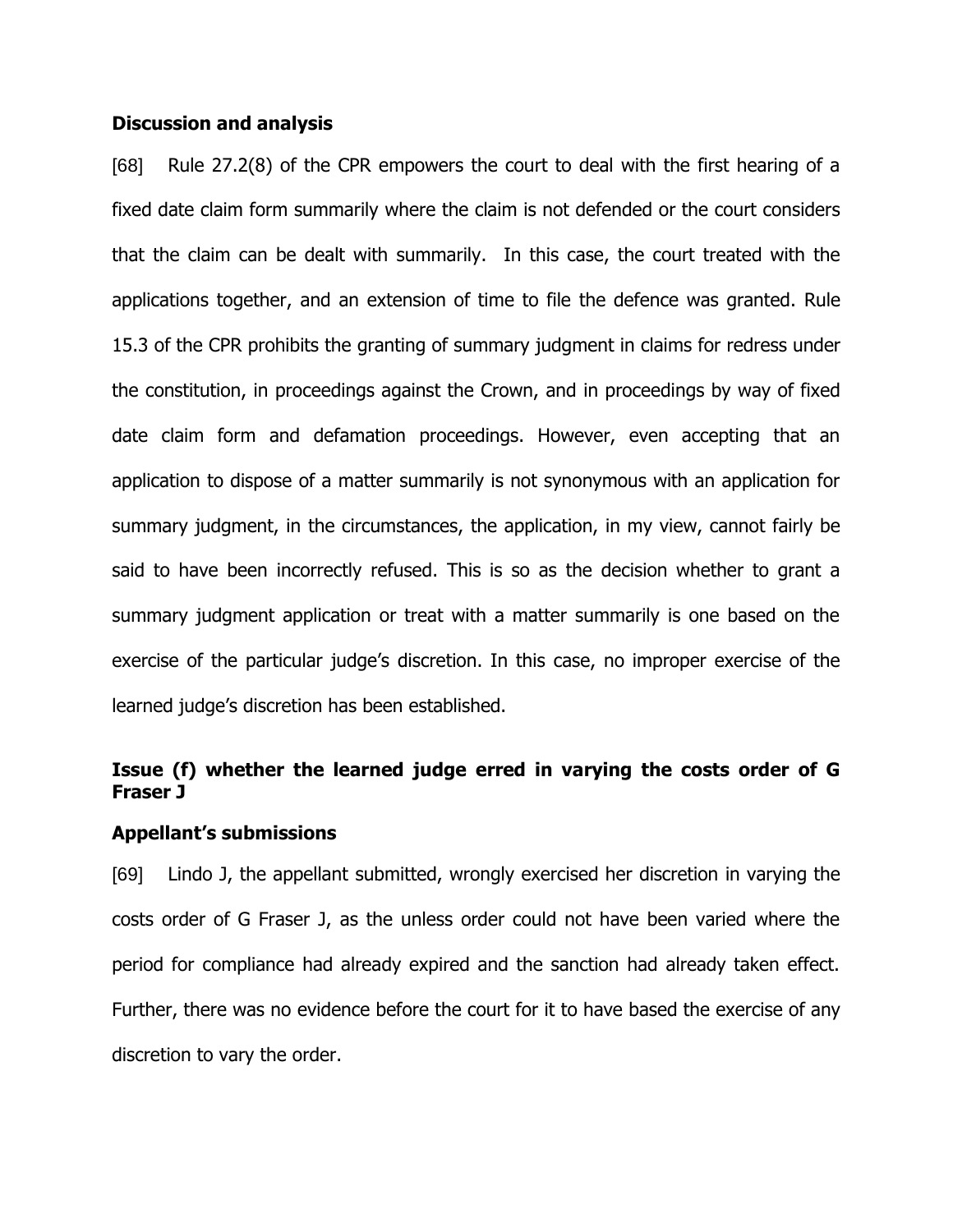# **Respondents' submissions**

[70] On behalf of the respondents, Mr McBean argued that, pursuant to rule 26.1(7) of the CPR, the court has the power to vary or revoke an unless order. Additionally, even if the time for compliance has expired, a respondent is able to seek relief from sanctions under rule 26.7(2) of the CPR as well as pursuant to rules 26.1(2) (c) and 26.1(7). As such, it would still have been within the jurisdiction of Lindo J to vary the order despite the prior expiration of the time for compliance. In these circumstances the respondents would have had a realistic prospect of successfully seeking relief from sanctions.

# **Discussion and analysis**

- [71] Rule 26.7 of the CPR states as follows:
	- "(1) Where the court makes an order or gives directions the court must whenever practicable also specify the consequences of failure to comply.
	- (2) Where a party has failed to comply with any of these Rules, a direction or any order, any sanction for noncompliance imposed by the rule, direction or the order has effect unless the party in default applies for and obtains relief from the sanction, and rule 26.9 shall not apply.
	- (3) Where a rule, practice direction or order
		- 1. requires a party to do something by a specified date; and
		- 2. specifies the consequences of failure to comply, the time for doing the act in question may not be extended by agreement between the parties."
- [72] The unless order made by G Fraser J was that: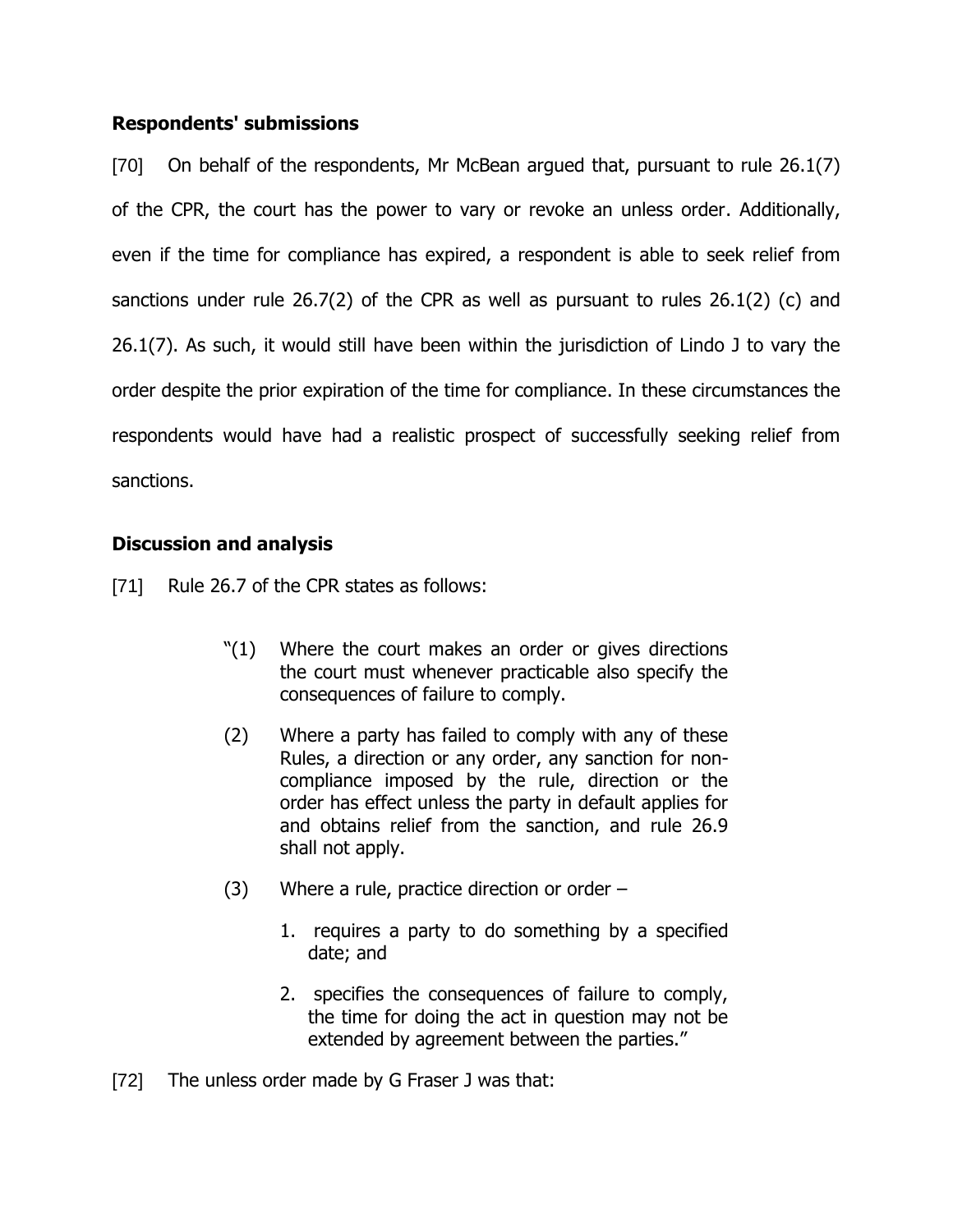"(3) Costs of the application is [sic] awarded to the Claimant payable within thirty (30) days in the sum to be agreed or taxed, otherwise the Defendants' statement of case stands as struck out."

[73] The application to vary the unless order was made two days after the expiration of the date for compliance with the order. The case of **Robert v Momentum Services Ltd** (2003) 1 WLR 1577 recognized that there is a distinction between applying for extension of time for doing an act before time has expired and seeking relief from sanctions where there has been a failure to comply. Different principles apply in the two sets of circumstances. In these circumstances, in which the respondents were already in breach of the unless order at the time of making the application before the court below, their statement of case (if any) would have stood struck out. It is noted that there was no application for relief from sanctions (as there ought properly to have been) before the court below.

[74] I am of the view, however, that it is very important to a resolution of this issue to carefully consider counsel's reason for seeking a variation of the costs order. It was submitted by Mr McBean that the time of 30 days first given by the learned judge for the payment of the costs did not allow the respondents the requisite time provided by rule 65.20(3) of the CPR for the filing of points of dispute. That rule allows 28 days from service of the bill of costs for the filing of points of dispute. This submission cannot be ignored, as the filing of the points of dispute forms a very important part of the process of taxation, it being the only means by which the paying party may challenge a bill of costs. Even acknowledging the learned judge's power to abridge time periods, would justice have been achieved, had the appellant (for example) waited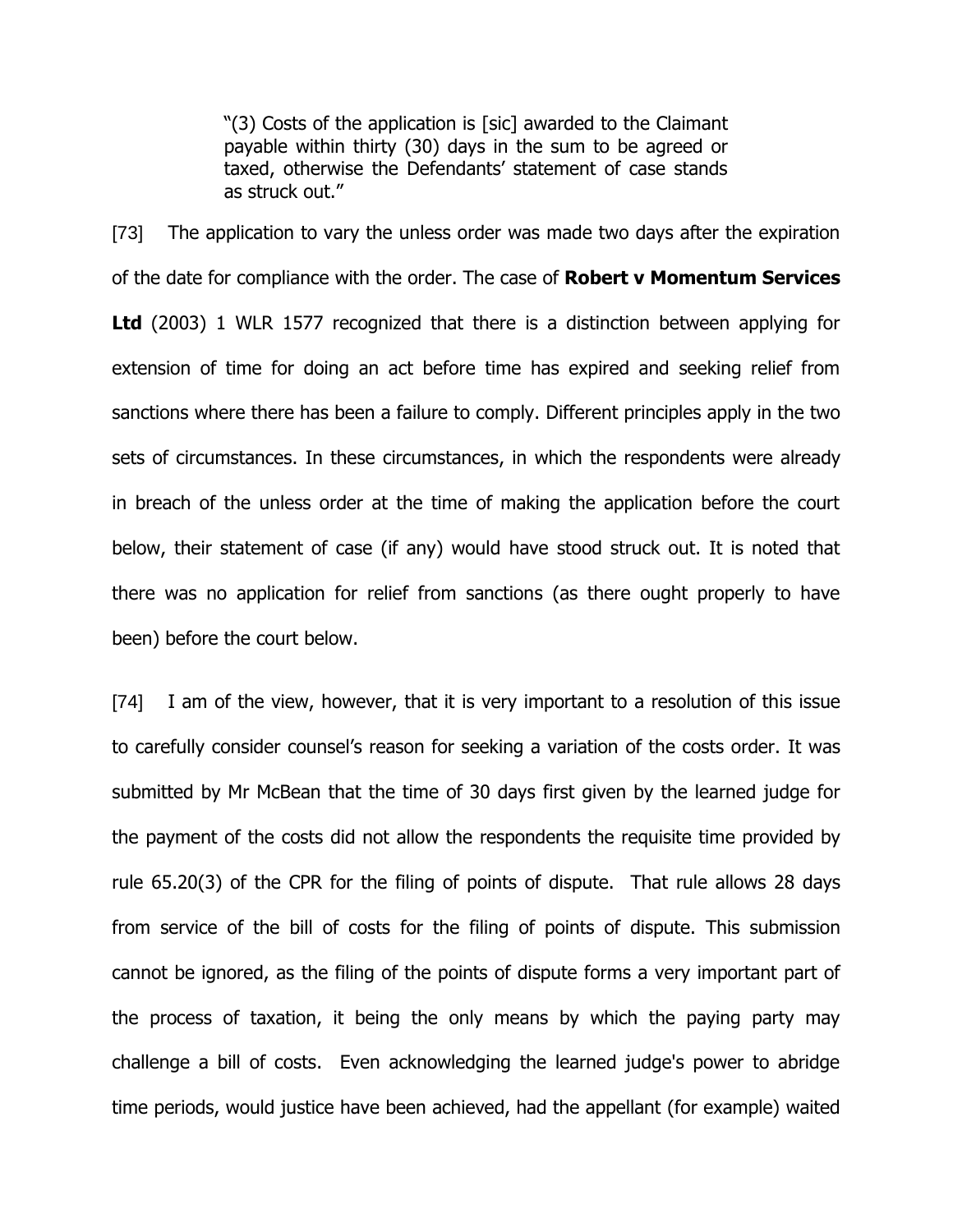until, say, the  $29<sup>th</sup>$  day to serve the bill of costs? Clearly not. This example demonstrates the shortcoming in the order as it originally stood. The variation granted by Lindo J would have operated to cure such a shortcoming. If that had not been done, it is difficult to see how the costs order as originally framed could have been workable. To my mind, the overriding objective (to which Lindo J was required to have regard in coming to her decision), could never contemplate allowing a claim to stand struck out for failure to comply with an order, when the order itself was impossible, as it stood, to have been implemented. Whether the application ought properly to have been made as one for variation; or to extend time; or as relief from sanctions, the result, at the end of the day, must have been the same. Further, however, when one considers the criteria for a successful application for relief from sanctions, set out in rule  $26.8(1)(2)$  and  $(3)$ , it seems to me that these would comfortably have been met by the respondents  $-$  in particular that criterion calling for the taking into account of the administration of justice. In the circumstances, therefore, although, strictly speaking, the application before Lindo J ought to have been framed as one for relief from sanctions, to my mind no useful purpose would be served by remitting the matter for such a hearing to be held, when, an outcome in favour of the respondents is virtually assured. In these circumstances, I would not be minded to interfere with the order of Lindo J. This challenge on the part of the appellant should, therefore, also be rejected.

## **Conclusion**

[75] The hearing of these appeals has featured the raising of a multiplicity of issues and the making of wide-ranging submissions. The presence of those features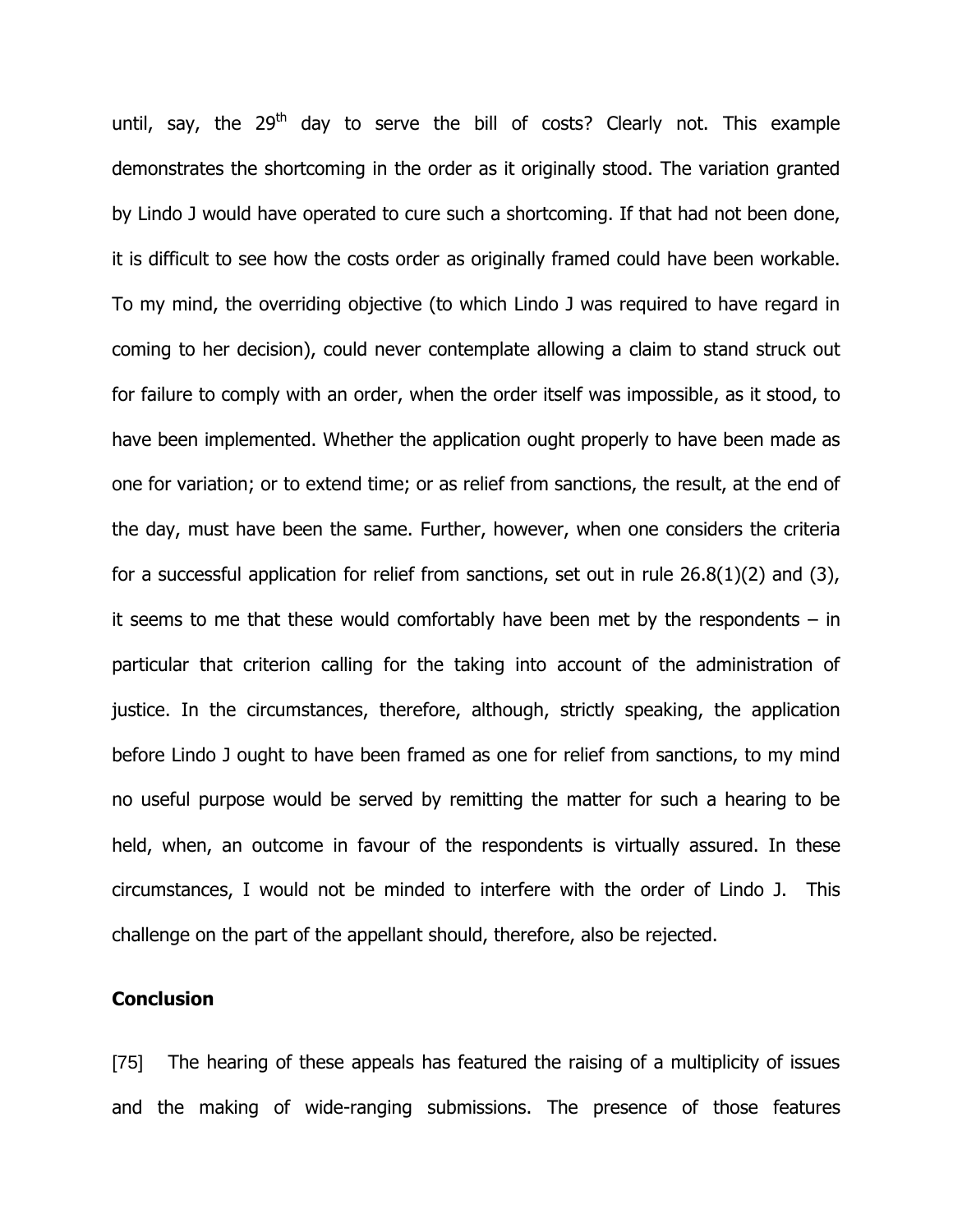notwithstanding, these consolidated matters are really relatively-simple interlocutory appeals that on this occasion have been decided in the respondents' favour. The matters complained of were orders made by the learned judges in the exercise of their discretion; and it has not been demonstrated in all the circumstances that they were "palpably wrong", warranting this court's intervention. If the view that I have taken of these appeals results in their dismissal, then that dismissal will clear the way for the hearing of the substantive matter, which I hope will be speedily dealt with and resolved, given the nature and particular circumstances of this case.

[76] In the result, I would be minded to dismiss these appeals.

# **Costs**

[77] In the light of issues raised by the appellant concerning the resources of the respondents vis-á-vis his own, I would propose (unless persuaded otherwise) that there should be no order as to the costs of these appeals.

## **EDWARDS JA (AG)**

[78] I too have read in draft the judgment of my brother, F Williams JA and I agree with his reasoning and conclusion but wish only to add a few words on the question raised in issue (f), that is, whether the learned judge erred in varying the costs order of G Fraser J, (Ag) (as she then was) made on 23 October 2015.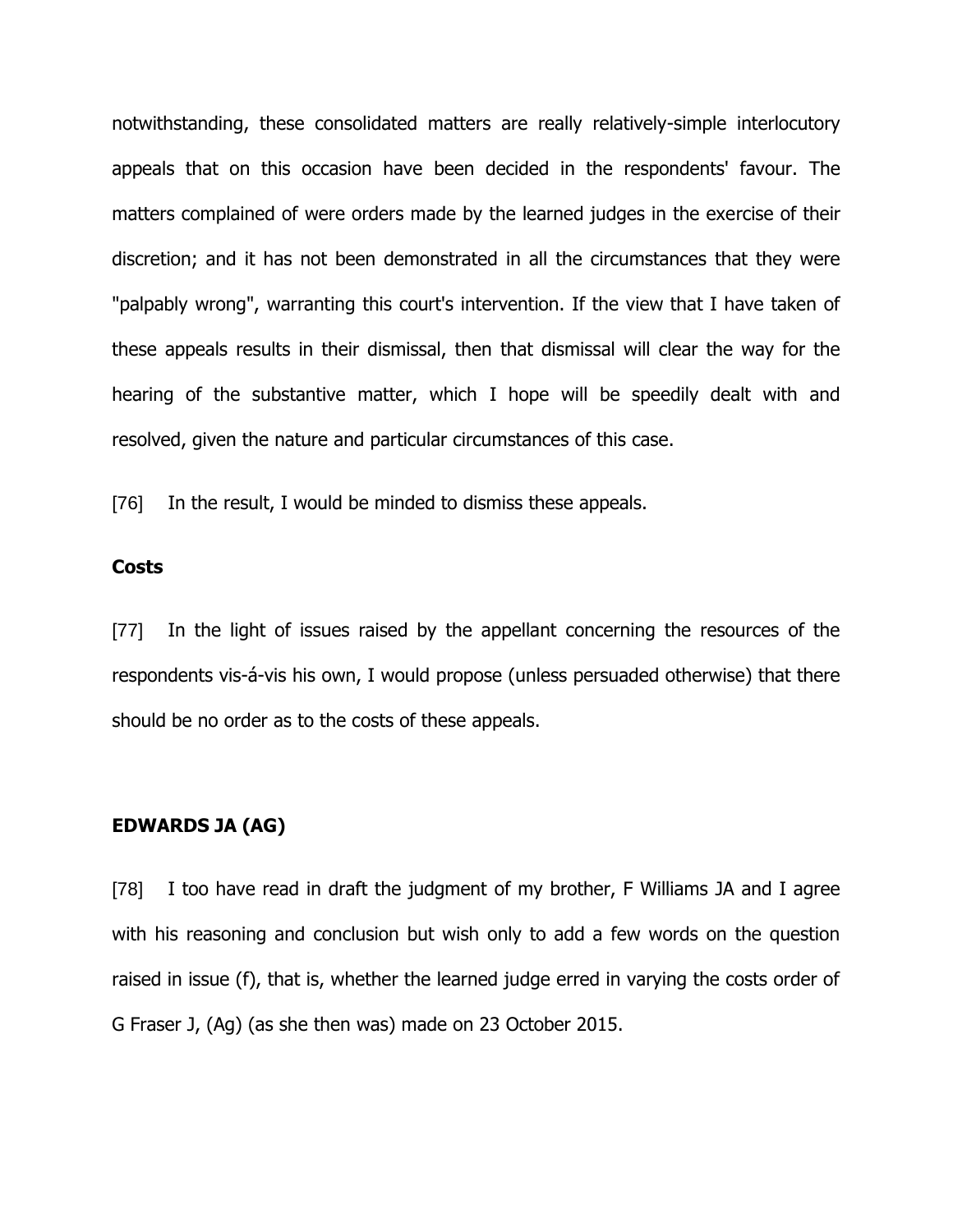[79] By notice of application dated 9 September 2015, the respondent sought an application for extension of time to file defence. G Fraser J granted the application and extended the time by 10 days from 23 October 2015, the date of the order. The learned judge also made an unless order that the costs of the application were to be paid to the appellant within 30 days, failing which, the respondent's statement of case would stand struck out.

[80] Having not paid the costs and the time for such payment having expired, the respondent, by way of amended notice of application dated 20 November 2015, applied to vary the order of G Fraser J for an extension of time within which to pay. That application came before Lindo J on the 25 November 2015. Lindo J varied the order of G Fraser J by extending the time for payment of the costs to within 60 days of the Registrar issuing a costs certificate in a sum to be agreed or taxed.

[81] This extension by Lindo J became an issue in this appeal. The gravamen of the appellant's complaint, as I understand it, is that the unless order having taken effect immediately upon the expiration of the 30 days granted by Fraser J to the respondent to pay the costs, there was nothing for Lindo J to extend and therefore she was in error when she purported to do so. Put another way, the complaint is that the respondent having failed to apply for relief from sanctions, Lindo J had no basis upon which to make an order extending time.

[82] The respondent, on the other hand, argued that pursuant to rule 26.1(7) of the Civil Procedure Rule (CPR) the court has the power to vary or revoke an unless order.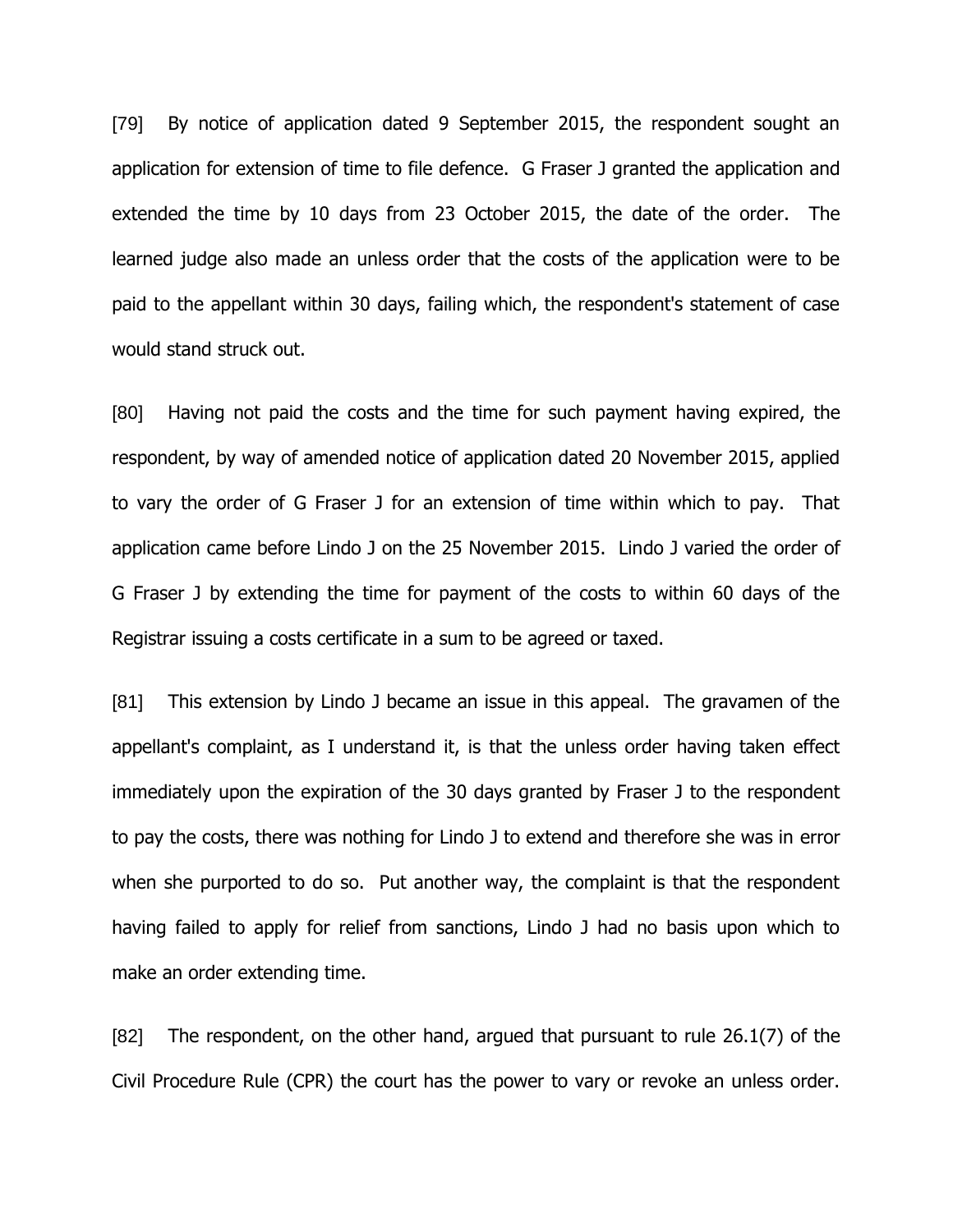Mr McBean QC, on behalf of the respondent, argued that a respondent may apply for relief from sanctions even after the time for compliance had expired. He further argued that Lindo J had the jurisdiction to vary the order, even after it had expired, in the exercise of her power to grant relief from sanctions. In essence therefore, his answer to the appellant"s complaint is that it did not matter that the application before Lindo J was an application for the variation of the costs order to extend the time within which to comply and not an application for relief from sanctions.

## **Analysis**

[84] In this case, both the appellant and the respondent are correct, in part, in their submissions.

[83] The appellant is correct, because the time limited in the unless order having expired, the respondent ought to have applied for relief from sanctions. This is because of the peculiar nature and effect of unless orders. But, we will soon see that the respondent is also correct, as ultimately based on the powers given to the learned judge by the CPR Part 26 and in the circumstances of this particular case, it, in the end, did not matter that the notice of application for court orders was for the variation of the cost order to extend the time for compliance and not for relief from sanctions.

[84] In analysing the issue before this court, my starting point is the CPR Part 26 and more specifically rules 26.1, 26.7 and 26.8. For our purposes the relevant rules begin with rule 26.1 (2)(c), 26.1(2)(v) and 26.1(7) which states: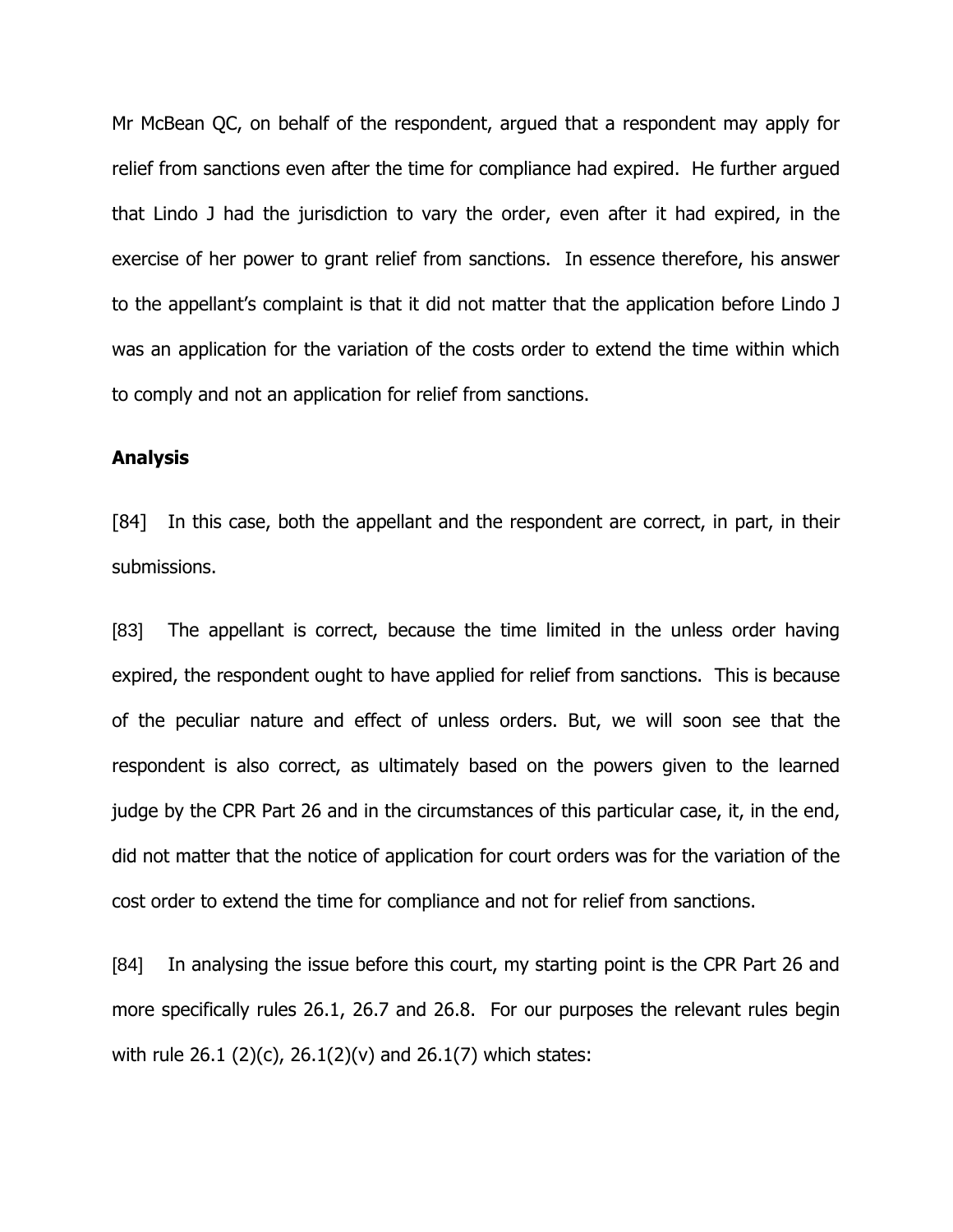# "**The court's general powers of management**

...

...

- 26.1(2)(c) extend or shorten the time for compliance with any rule, practice direction, order or direction of the court even if the application for an extension is made after the time for compliance has passed.
- $26.1(2)(v)$  take any other step, give any other direction or make any other order for the purpose of managing the case and furthering the overriding objective.

...

- 26.1(7) A power of the court under these Rules to make an order includes a power to vary or revoke that order."
- [85] The remaining sections under Part 26 so far as they are relevant state:

# "**Court's power to make orders of its own initiative**

- 26.2(1) Except where a rule or other enactment provides otherwise, the court may exercise its powers on an application or of its own initiative.
	- (2) Where the court proposes to make an order of its own initiative it must give any party likely to be affected a reasonable opportunity to make representations.

...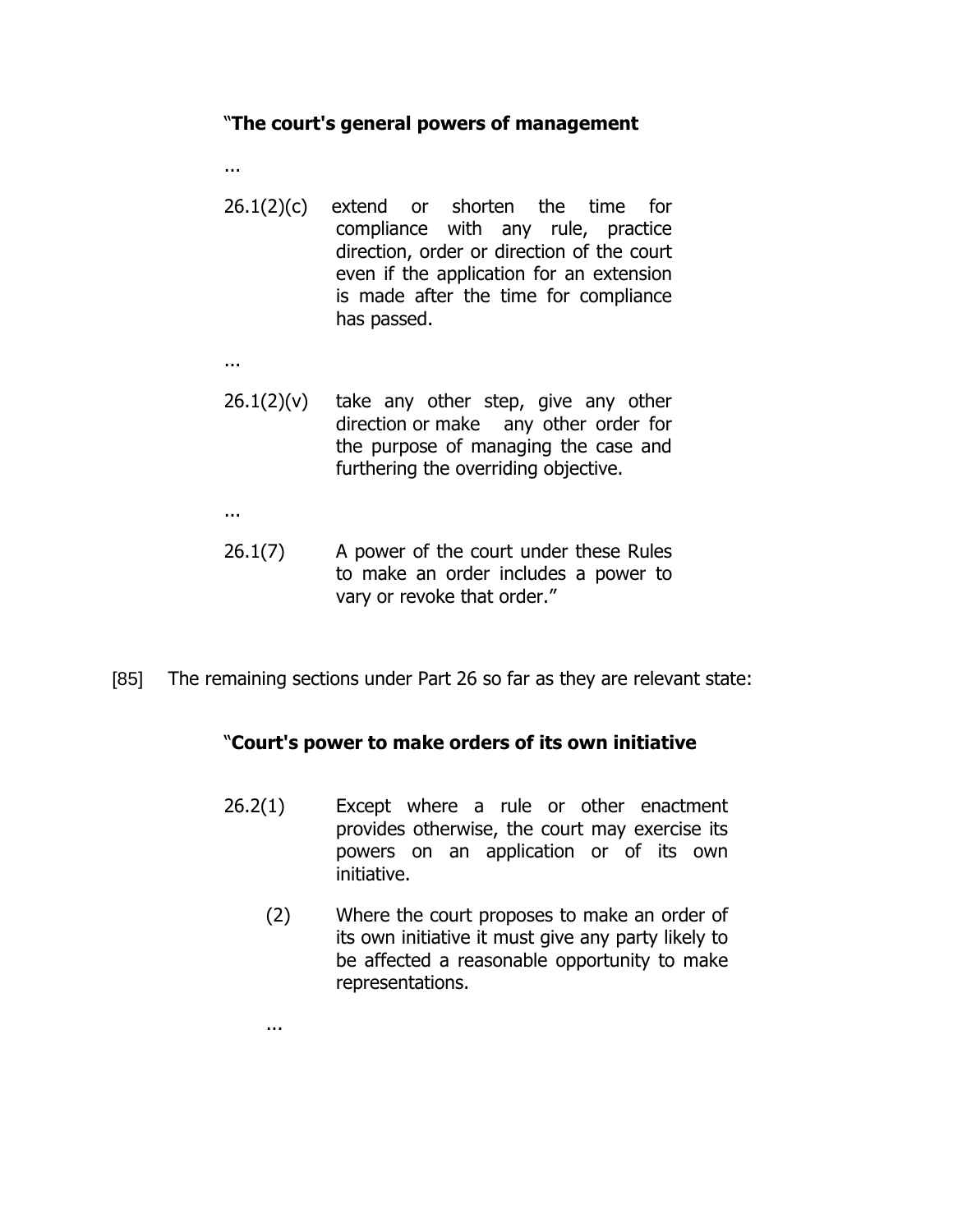# **Sanctions have effect unless defaulting party obtains relief**

- 26.7 (1) Where the court makes an order or gives directions the court must whenever practicable also specify the consequence of failure to comply.
	- (2) Where a party has failed to comply with any of these Rules, a direction or any order, any sanction for non-compliance imposed by the rule, direction or the order has effect unless the party in default applies for and obtains relief from the sanction, and rule 26.9 shall not apply.
	- (3) Where a rule, practice direction or order-
		- (a) requires a party to do something by a specified date; and
		- (b) specifies the consequences of failure to comply, the time for doing the act in question may not be extended by agreement between the parties.

# **Relief from sanctions**

- 26.8 (1) An application for relief from any sanction imposed for a failure to comply with any rule, order or direction must be -
	- (a) made promptly; and
	- (b) supported by evidence on affidavit.
	- (2) The court may grant relief only if it is satisfied that -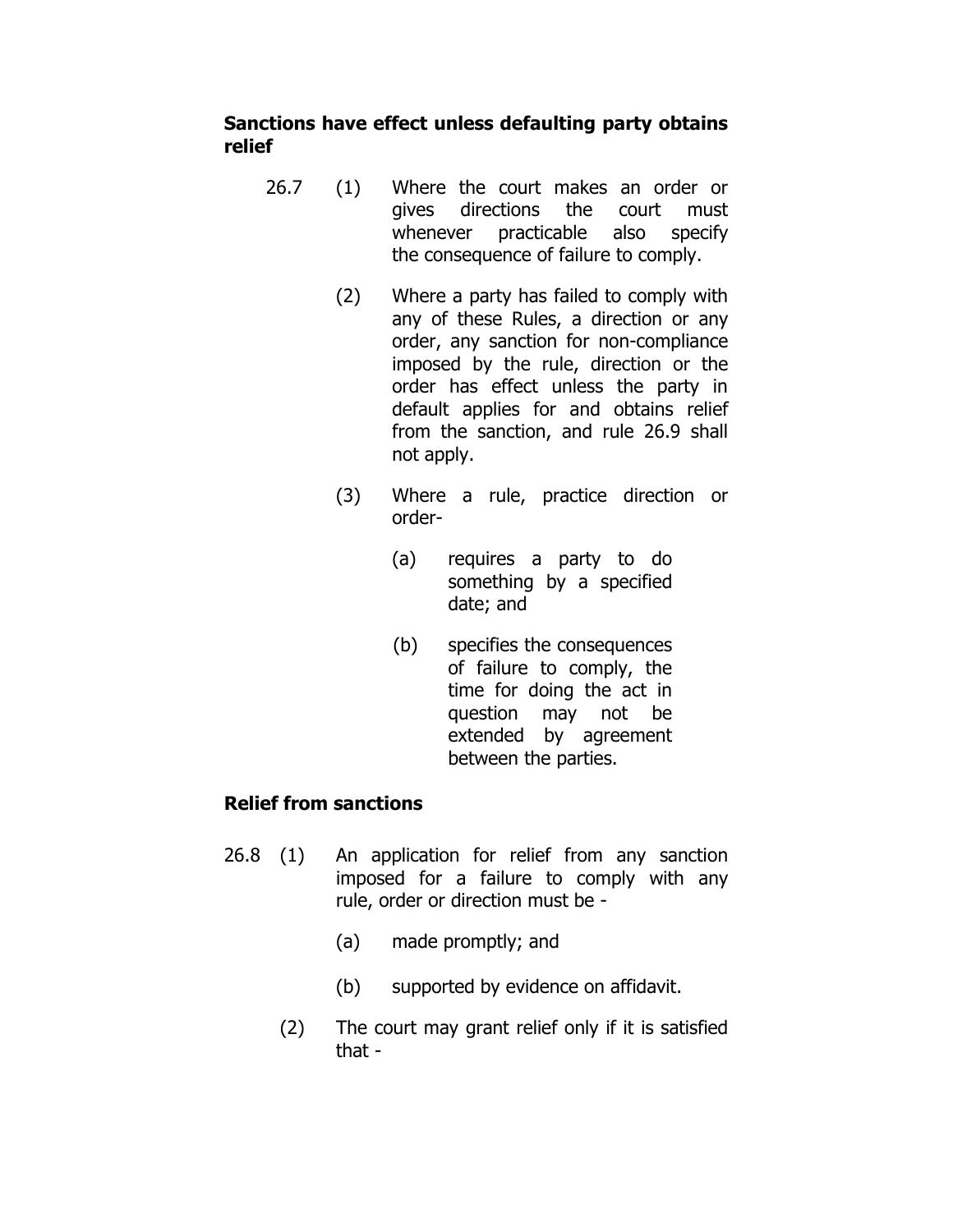- (a) the failure to comply was not intentional;
- (b) there is a good explanation for the failure; and
- (c) the party in default has generally complied with all other relevant rules, practice directions orders and directions."
- (3) In considering whether to grant relief, the court must have regard to -
	- (a) the interests of the administration of justice:
	- (b) whether the failure to comply was due to the party or that party's attorney-atlaw;
	- (c) whether the failure to comply has been or can be remedied within a reasonable time;
	- (d) whether the trial date or any likely trial date can still be met if relief is granted; and
	- (e) the effect which the granting of relief or not would have on each party.
- 4. The court may not order the respondent to pay the applicant's costs in relation to any application for relief unless exceptional circumstances are shown."

[86] By virtue of rule  $26.1$  (2)(c) therefore, the court, has a general power to extend time or abridge time even if time for compliance has expired. The court's power to make an order also includes the power to vary or revoke that order pursuant to rule 26.1(7).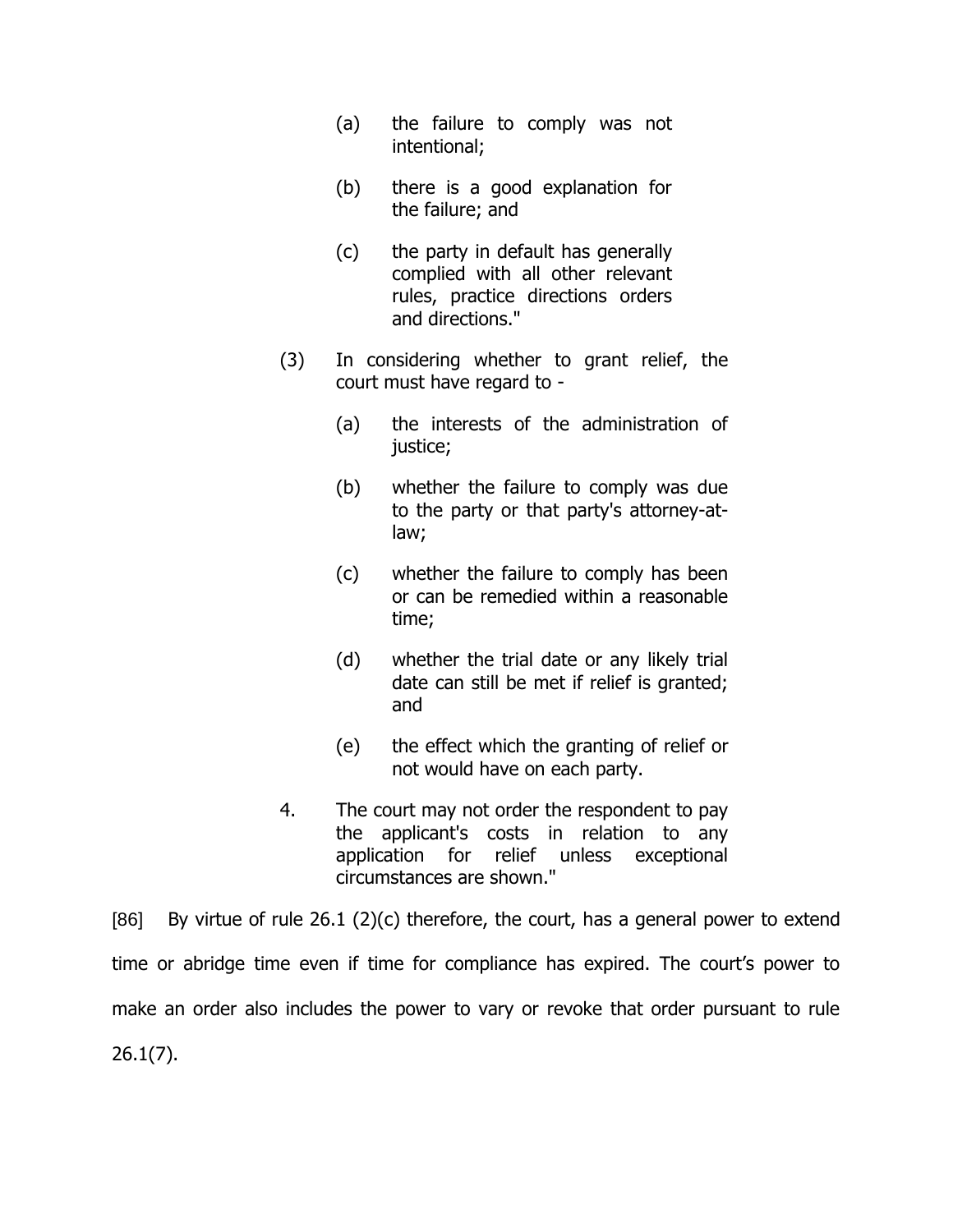[87] In determining whether to exercise a discretion to extend time for compliance, a judge will apply the overriding objective of dealing with cases justly. There is, however, a difference, in principle, between how a court treats with an application to extend the time for compliance with a rule, practice direction or order which is to be done by a time limited, where such time has not yet arrived (where rule 26.1 is the operative rule) and applying for relief from sanctions imposed for failing to comply with a rule, practice direction or order where such a sanction automatically takes effect (where rule 26.7 and 26.8 are the operative rules). An application made in the former case is not an application for relief from sanctions and in exercising its discretion the court will give due regard to the overriding objective of dealing with cases justly. See the case of **Robert v Momentum Services Ltd** [2003] 1 WLR 1577. In the case where the sanction has taken effect, the court, in deciding whether to grant relief, must give due regard to the factors in rule 26.8.

[88] The rule is that where a party fails to comply (within the time limited) with a rule, practice direction or court order imposing any sanction, that sanction will take effect unless the party in default, applies for and obtains relief from sanction. In principle, where the time limited for compliance has expired, there is no need for a further order from the court for the sanction to take effect. This is because the breach of an order imposing a sanction automatically results in the stated sanction taking effect. See **Marcan Shipping (London) Ltd v Kefalas and another** [2007] EWCA Civ 463. A party in default of compliance with such a time limit must seek relief from sanction, if he wishes the effect of the sanction to be removed. The court has to take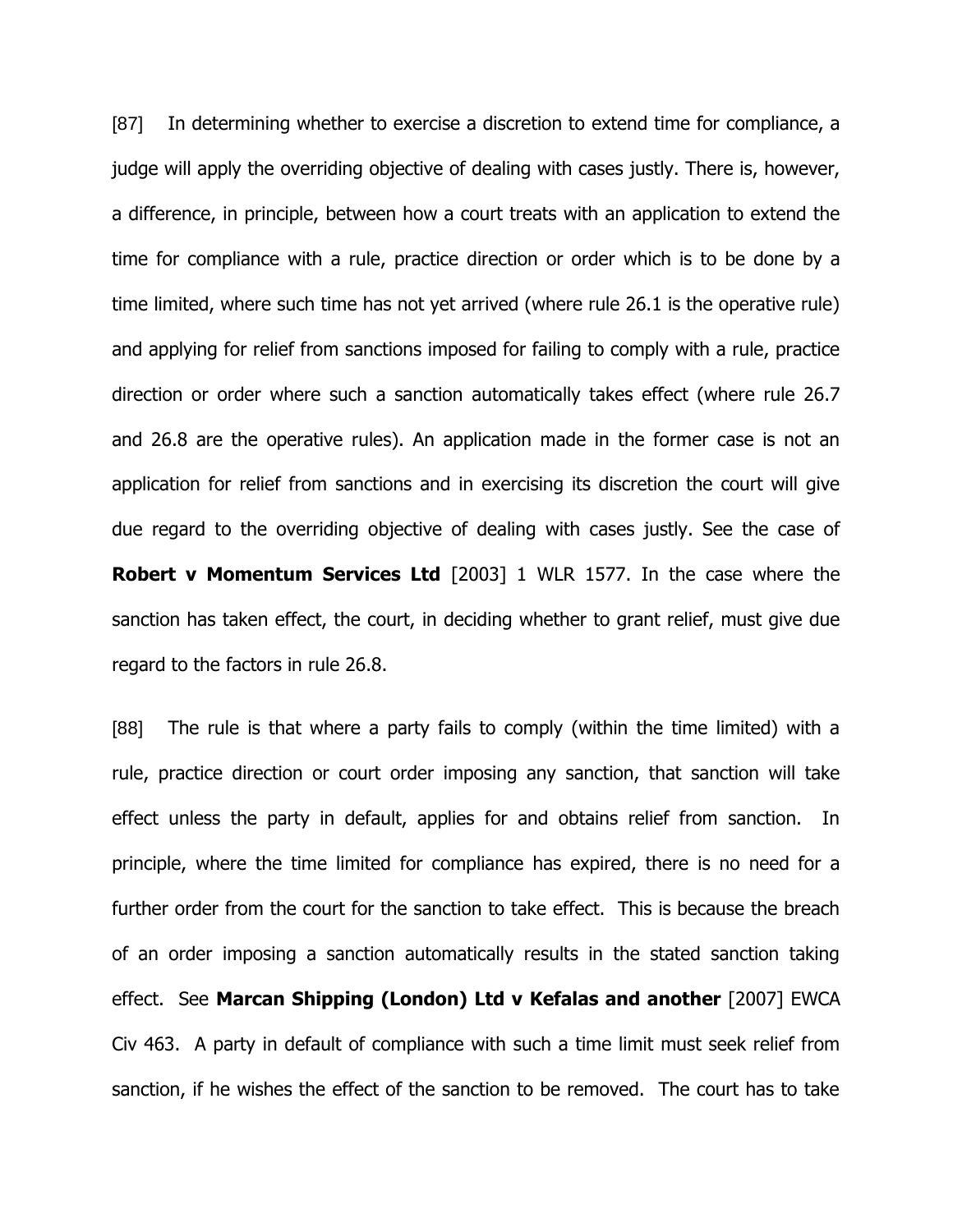into consideration the several factors stated in rule 26.8 before granting relief because regard has to be given to the principle that where the court sets a timetable litigants are expected to comply.

[89] Part 26 of the CPR deals with the court"s powers generally and it is clear from rule 26.1(2) and rules 26.7 and 26.8 that each is to be treated differently. Whereas rule 26.1(2) provides the power to extend or shorten time for compliance with any rule, practice direction, order or direction of the court, even when such time for compliance has expired, the court does so, taking into account the overriding objective. In the case of a failure to comply with any rule, order or direction which specifies a sanction for such a failure under rule 26.7 the sanction takes effect unless relief is granted. The rules provide for a regime under rule 26.8 by which the court is mandated to make that determination in the interest of the administration of justice. So where the defaulting party applies for relief from sanctions, the court hearing the application is bound to consider the factors in rule 26.8.

[90] However, counsel for the respondent is also correct in his submission regarding the jurisdiction of Lindo J, for, in granting relief from sanctions one of the orders which a court is empowered to make is an extension of the time table for compliance. In granting relief from sanctions by extending the time for compliance, the court acts under its general powers of management which it derives from rule 26.1(2) and 26.1(7). Nevertheless, in granting such relief, the court should give due regard to the factors set out in rule 26.8.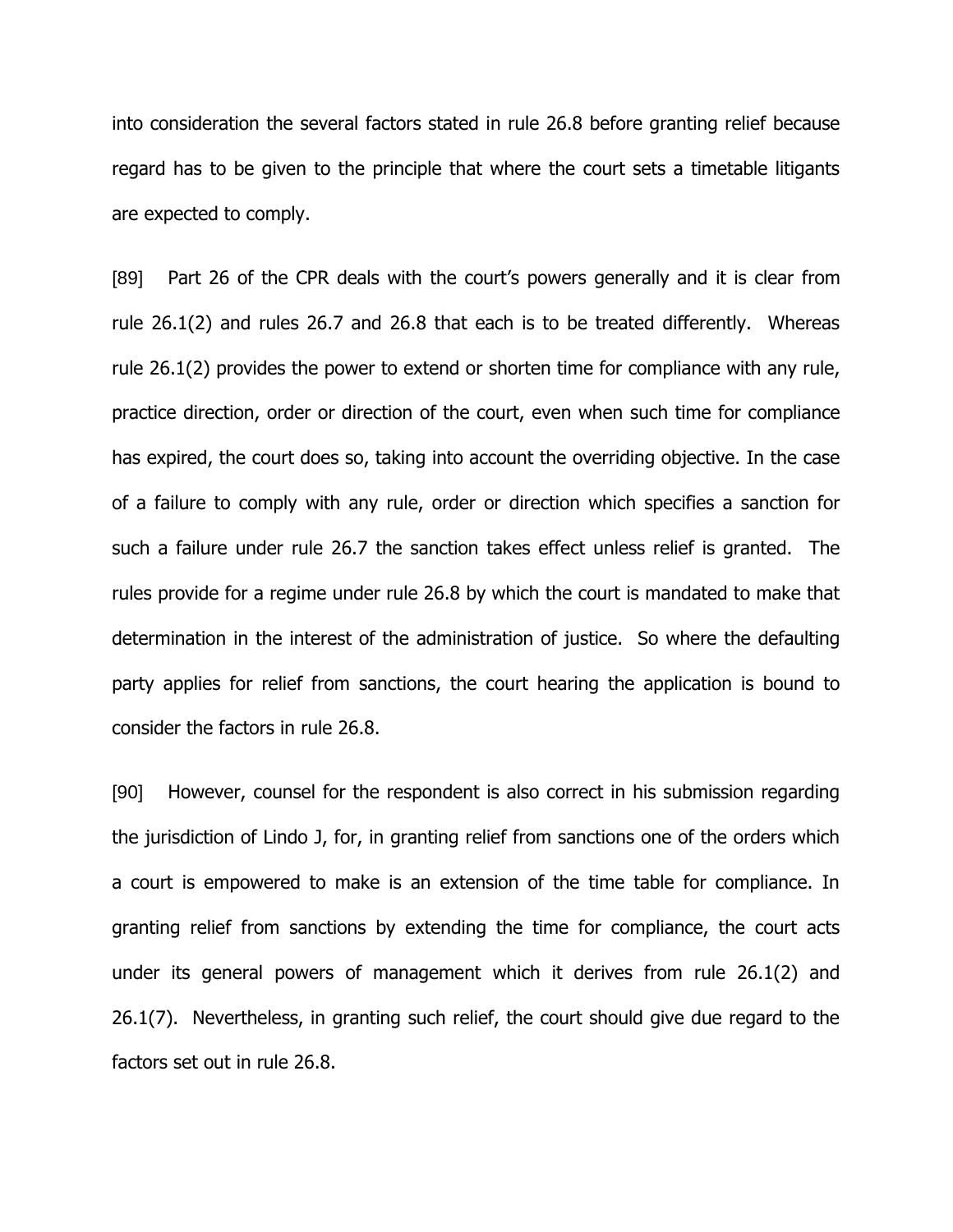[91] In the instant case Lindo J was faced with a court order from Fraser J, which counsel for the respondent, in effect, submits was impossible to obey. It stated inter alia:

> "(3) Costs of the application awarded to the Claimant payable within thirty (30) days in the sum to be agreed or taxed, otherwise the Defendants statement of case stands as struck out."

[92] There was no agreement as to costs, and counsel for the respondent maintained that the time allotted did not allow for the filing of points of dispute for costs to be taxed pursuant to rule 65.20(3). Points of dispute are to be filed 28 days after the service of the bill of costs. The order, it can clearly be seen, had some shortcomings as far as the implementation of it was concerned. Costs would either have to be agreed and paid within 30 days or taxed and paid within 30 days. Either way, as it stood, it presented a clear difficulty.

[93] F Williams JA takes the view, with which I agree, that Lindo J was required to have regard to the overriding objective and that whether the application was for variation of the order, effectively to extend time for compliance, or for relief from sanctions, the result would still be the same. But I would go further to say, that Lindo J, in applying the overriding objective, and in determining, as a matter of fact, that what was before her was an order carrying a specified consequence (in other words an unless order) which had taken effect, had the power, acting on her own motion or initiative (pursuant to rule 26.2(1)), to treat the application for the variation of the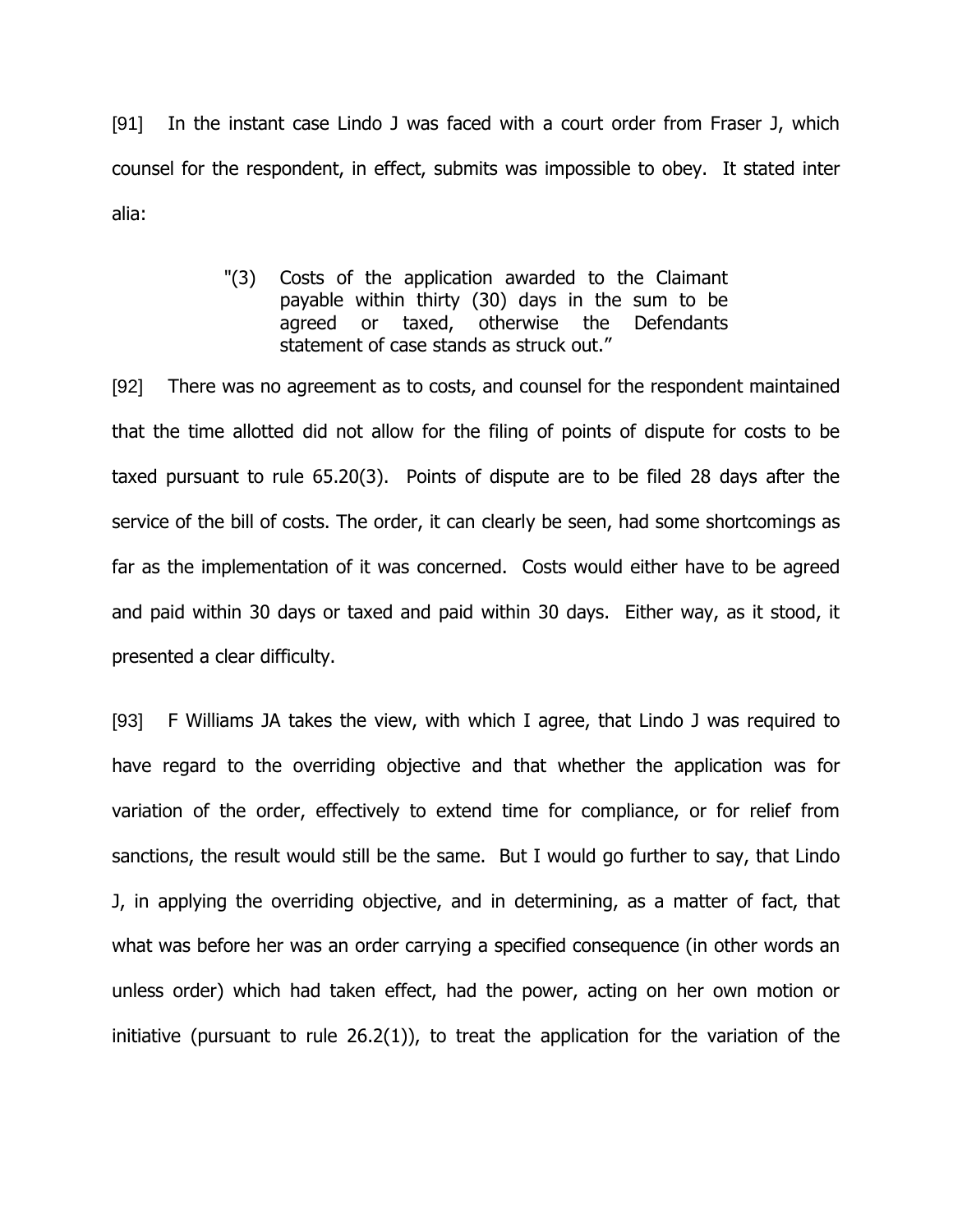order as an application for relief from sanctions. That is so whether we consider that the power is derived from rules  $26.1(2)(c)$  and (v), or  $26.1(7)$ .

[94] It would have been quite clear to Lindo J that, although the respondent filed a notice of application for court orders for the variation of the order for costs within the time limited, the time for compliance expired before the application came on for hearing, therefore the respondent would, in effect, be requiring relief from sanction.

[95] If further authority other than the rules is necessary to support this legal contention, I find persuasive support in the English case of **Keen Phillips (a firm) v Field** [2007] 1 WLR 686, where the time for compliance had expired and the learned judge had extended time to comply. On appeal, the appellate court determined that the only question for its consideration was whether the judge had the jurisdiction to grant relief from sanctions, where the defaulting party had made no application. The appellant in that case had argued that the judge had no jurisdiction to extend time for compliance with an unless order, as the time had expired, thus the sanction had taken effect and there had been no application for relief. The appellant also argued that the general powers under rule  $3.1(2)(a)$  (the English equivalent of rule  $26.1(2)(c)$ ) to extend time was cut down" by rule 3.8 (the English equivalent of rule 26.7) so that a court could not exercise the power to extend time unless there is an application under rule 3.8 by the defaulting party. The sanction, he argued, "has effect" unless the defaulting party applies for and obtains relief from sanctions.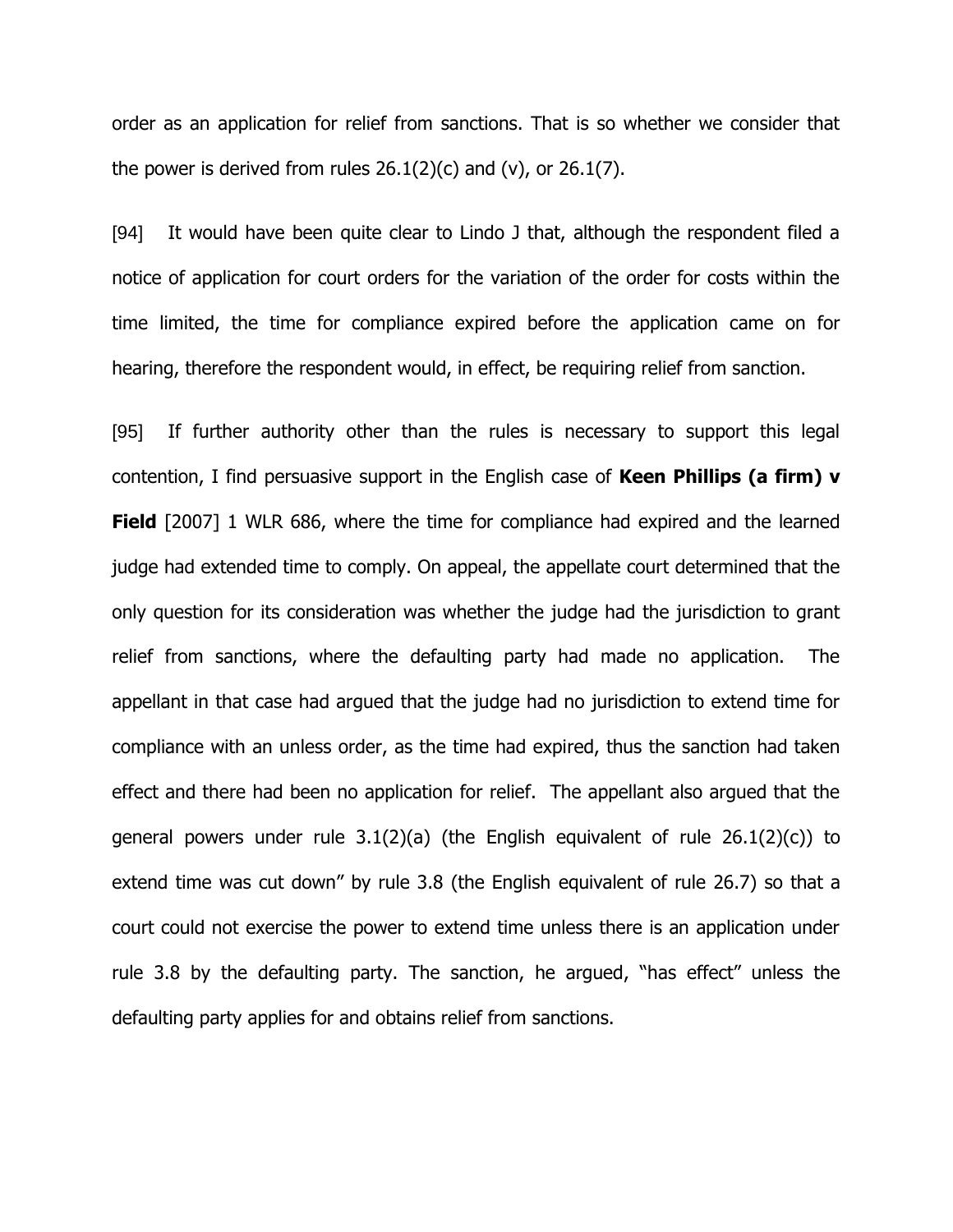[96] Jonathan Parker LJ held that the court"s power to extend time under rule  $3.1(2)(a)$  and to act on its own motion in  $3.3(1)$  (the English equivalent of rule 26.2 (1)) were not limited by rule 3.8, so that the judge had jurisdiction to make the order to extend the time within which to comply with the unless order, even though there was no formal application by the party in default. In other words the court had the jurisdiction to act on its own motion, in an appropriate case. In coming to his decision he said:

> "I am content to assume, for present purposes, that in granting an extension of time in the circumstances of the instant case Judge Reid QC was granting relief from the sanction imposed by his earlier order within the meaning of CPR r 3.8. However, even on that assumption, I am wholly unable to accept Mr Mallet's submission that the court's general case management powers (a) to extend time (see CPR  $r$  3.1(2((a)) and (b) to act on its own initiative (see CPR r 3.3 (1)), are cut down by CPR  $r$  3.8 (1), with the consequence that the court is powerless (that is to say has no jurisdiction) to extend time in circumstances such as those of the instant case unless and until an application for relief under CPR r 3.8 is made by the party in default. Indeed, I would regard such an interpretation of a civil procedure rule as perverse and as flying in the face of the overriding objective of dealing with cases justly.

> In my judgement, Mr Mallet has put the cart before the horse. It is CPR r 3.8 (1) which takes effect, subject to the court's general case management powers in CPR r 3.1 (2) (a) and CPR r 3.3 (1), rather than the other way around. I can think of no sensible reason why, in the circumstances such as those of the instant case, the court should be deprived of jurisdiction to exercise those powers by extending time or otherwise granting relief from a sanction, unless and until the party who would otherwise be in default applies for relief under CPR r 3.8. The words 'has effect' in CPR r 3.8 mean, in my judgment, no more than that, absent any exercise by the court of its general case management powers in extending time or otherwise granting relief from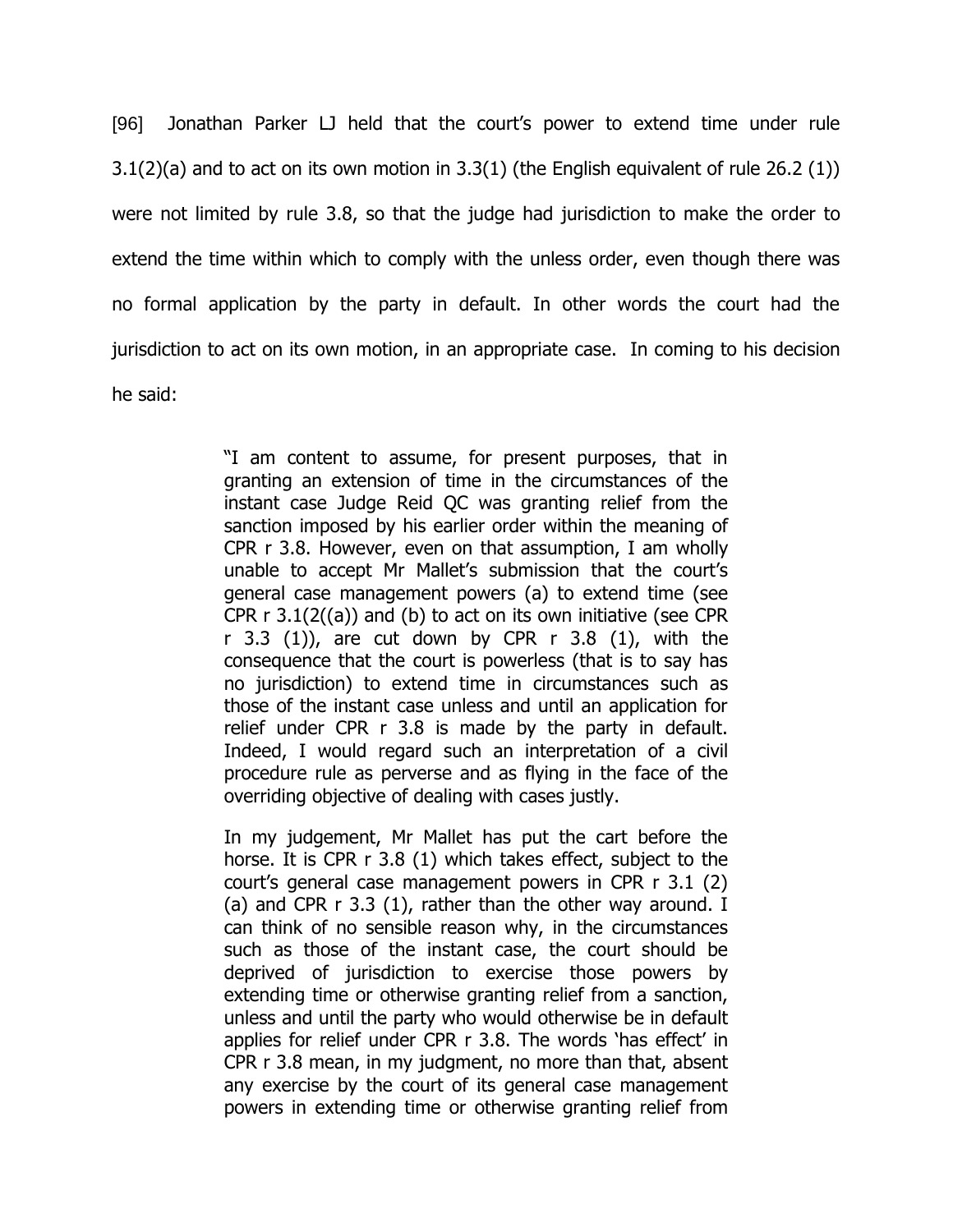the sanction, the sanction will remain in effect until relief from it is granted by the court on an application made under CPR r 3.8 by the party in default."

[97] Jonathan Parker LJ went on to find, based on the transcript of proceedings which were before him, that there was in fact an oral application made to the judge for an extension of time for compliance, "that is to say for relief from the sanction imposed". It is perhaps, important to note that implicit in this judgment is the acceptance that the court has the power to extend time for compliance with an unless order, even after the time for such compliance had expired and the sanction imposed by the order had already taken effect. That power is derived from the court"s general powers of management to extend time, even if the application for an extension is made after the time for compliance had expired. In the case of an unless order, where time is extended, then that is the relief which is given by the court from the sanction imposed.

[98] The Court of Appeal in **Marcan Shipping** referred to and approved the course taken in **Keen Phillips**. Of equal persuasion is the case of **Samuels v Linzi Dresses** Ltd [1981] QB 115, where an order was made that unless further and better particulars of the defence were served by a certain date the defence and counterclaim should be struck out and that the claimant was at liberty to sign judgment for damages to be assessed. The particulars were served three days late, but the defendant applied for, and obtained from the judge, an extension of time, the effect of the order being to relieve it from the sanction. It was held by the English Court of Appeal (per Roskill LJ) that the court does have the jurisdiction to extend time even after there has been a failure to comply with an "unless" order.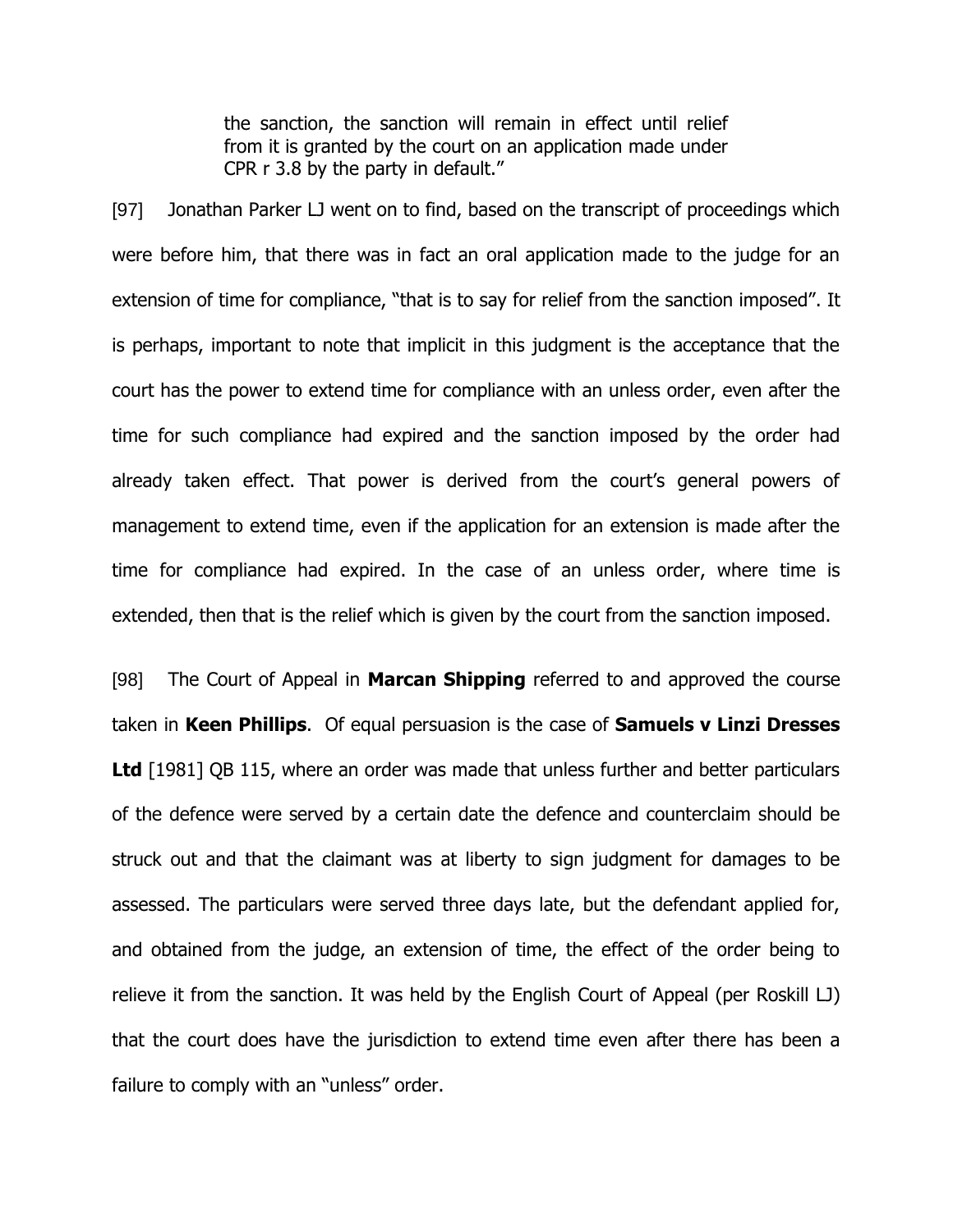[99] In **Kinsley v Commissioner of Police for the Metropolis** [2010] EWCA Civ 953, the trial judge had considered of his own motion whether to grant relief from sanctions but refused relief in the circumstances. However, the Court of Appeal allowed the appeal against that refusal and granted the relief. The Court of Appeal noted that it was an appropriate case for the judge to have acted on his own initiative because the defaulting party was a self-represented litigant.

[100] For my part, I would agree with the appellant and litigants will do well to keep in mind, that where the time for compliance with an unless order has expired, it is necessary to apply for relief from sanctions. However, that does not mean that in this case, Lindo J, upon hearing from the parties, was wrong to have extended time for compliance. The power to extend time exercised by the learned judge after hearing the application, is the same whether she was hearing an application to extend time or an application for relief from sanctions. In that regard, in the circumstances of the case before her, in extending the time for compliance Lindo J, in effect, granted relief from sanctions.

[101] Having examined the issue and having looked at the rules and the authorities which I found to be highly persuasive, I am prepared to make the following propositions:

i. Where a party is of the view that he is unable to comply with any rule, practice direction, order or direction of the court within the time stipulated to do so, he may apply for an extension of time to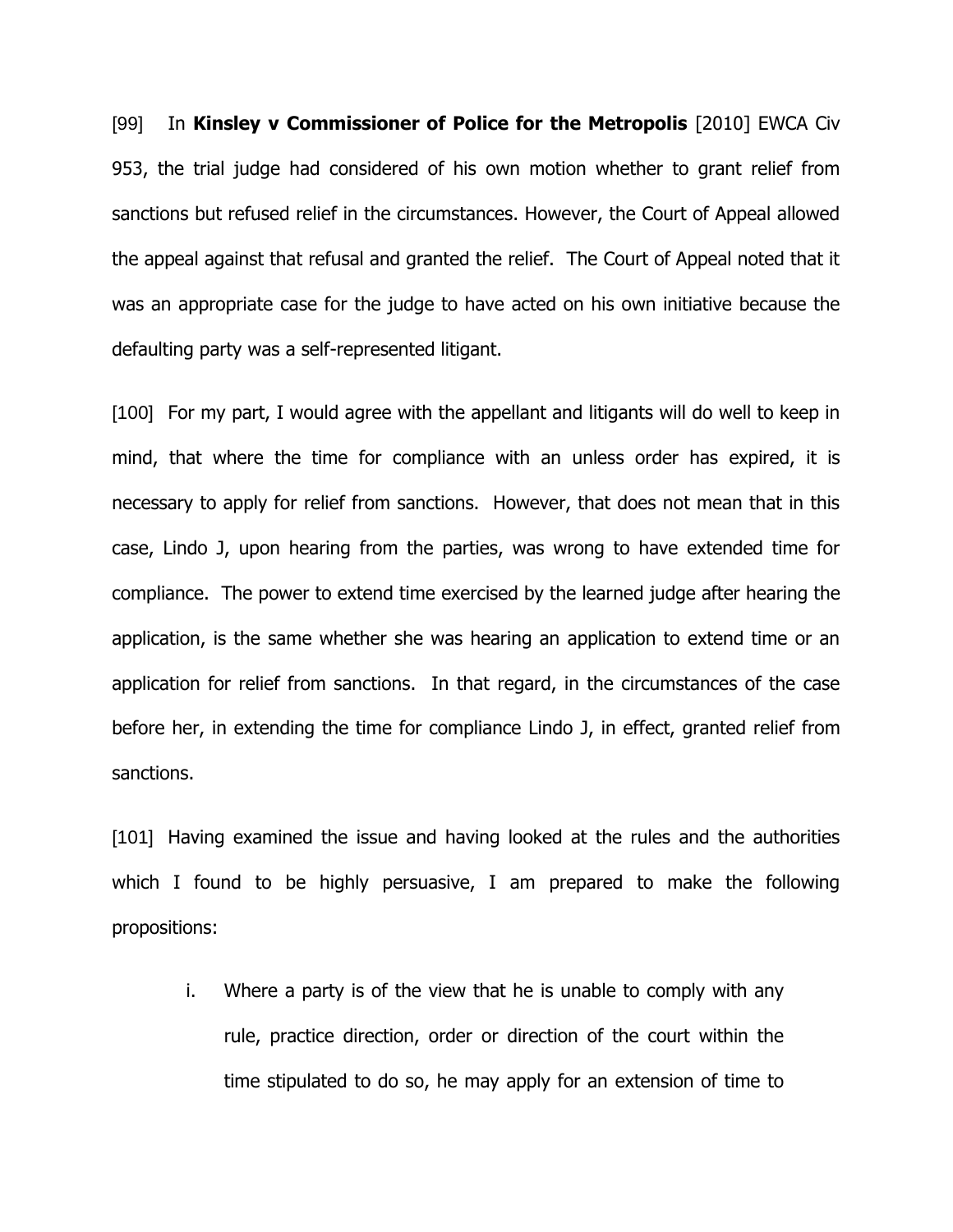comply, before the time for compliance has expired and it will not be treated as an application for relief from sanctions. In determining whether to grant such an extension, the court will give due regard to the overriding objective. (Rule 26.1(2)(c) and rule

#### 1.1; **Robert v Momentum Services Ltd**.)

- ii. A party may apply for extension of time even though the time limited for compliance has expired. (Rule 26.1(2) (c))
- iii. A party in default of compliance with an unless order may apply for relief from sanctions even after the sanction has taken effect. (Rule 26.1(2)(c); **Keen Phillips, Marcan Shipping and Samuels v Linzi Dresses Ltd**)
- iv. One of the reliefs from sanction which a court may grant is an extension of time within which to comply with an unless order.
- v. There need not be a formal application, and the court may act on its own motion or initiative even though it is under no duty to do so. (Rule 26.1(2)(v); 26.2 (1) and rule 26.1(7); **Marcan Shipping, Keen Phillips** and **Kinsey v Commissioner of Police for the Metropolis.**)

[102] Although the learned judge gave no reason for her decision, in the light of rules  $26.8(1)(2)$  and (3) and the unworkable nature of the order of G Fraser J, it is clear that the interest of the administration of justice was best served by Lindo J exercising her